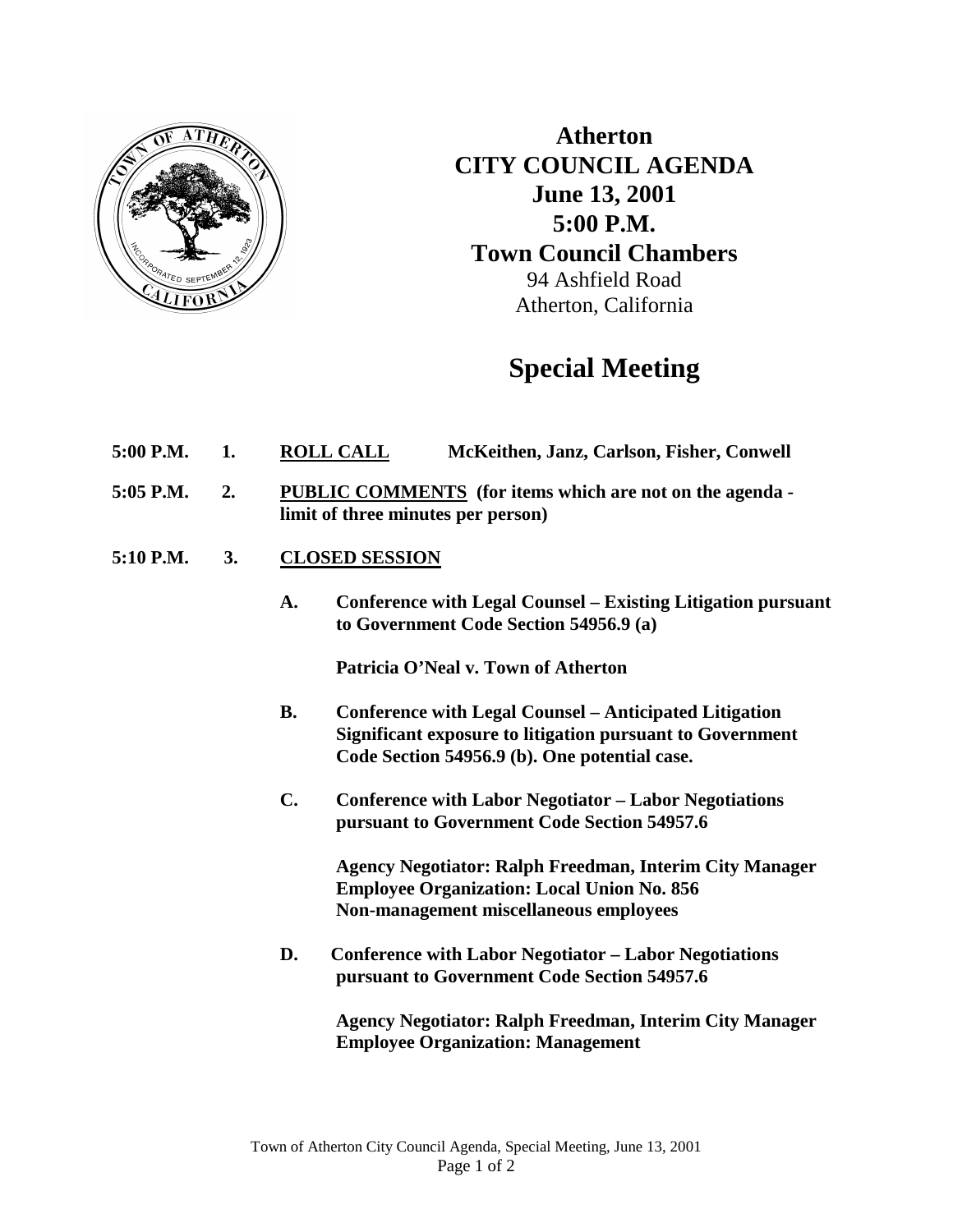**E. Public Employment -pursuant to Government Code Section 54957**

**Title: City Manager**

#### **6:55 P.M. 4. RECONVENE TO OPEN SESSION**

**Report of action taken.**

**7:00 P.M. 5. ADJOURN**

Pursuant to the Americans with Disabilities Act, if you need special assistance in this meeting, please contact the City Clerk's Office at (650) 752-0529. Notification of 48 hours prior to the meeting will enable the City to make reasonable arrangements to ensure accessibility to this meeting. (29 CRF 35.104 ADA Title II)

*Please contact the City Clerk's office at (650) 752-0529 with any questions.* 

**Dated and Posted 06/08/01**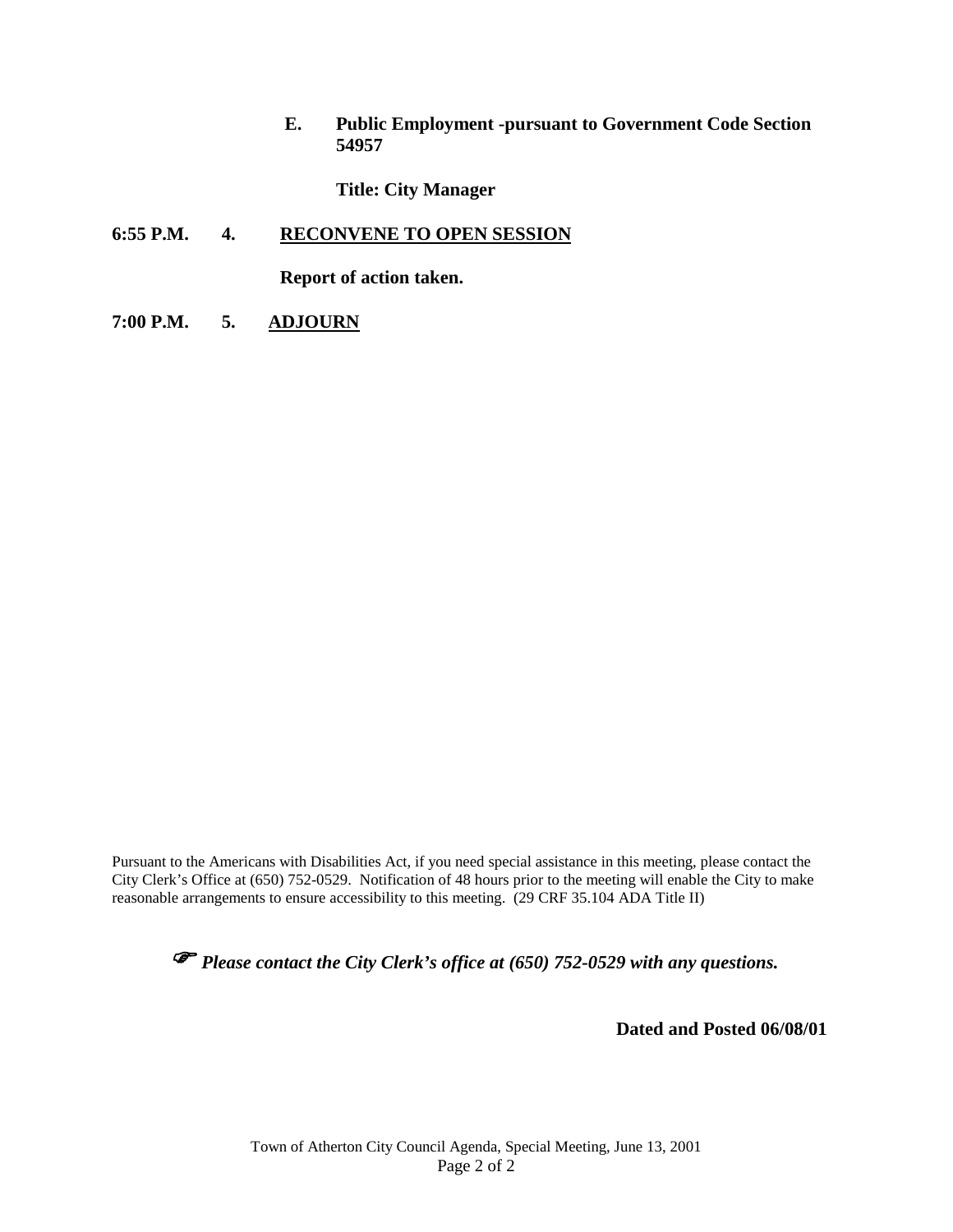

**Atherton CITY COUNCIL AGENDA June 13, 2001 7:00 P.M. Town Council Chambers**  94 Ashfield Road Atherton, California **Special Meeting** 

- **7:00 P.M. 1. ROLL CALL McKeithen, Janz, Carlson, Fisher, Conwell**
- **7:05 P.M. 2. CITY ATTORNEY REPORT ON CLOSED SESSION**
- **7:10 P.M. 3. PUBLIC COMMENTS (for items which are not on the agenda limit of three minutes per person)**
- **7:20 P.M. 3A. PRESENTATIONS**

 **Recognition of Menlo College Football Team, Menlo College Quarterback, Zamir Amin, and Menlo College Wide Receiver, Nate Jackson** 

- **7:30 P.M. 4. CITY COUNCIL REPORTS**
- **7:40 P.M. 5. CITY MANAGER REPORT**
- **7:50 P.M. CONSENT CALENDAR (Items 6 through 12)** 
	- **6. ADOPTION OF RESOLUTION NO. 01-\_\_\_, DECLARING THE RESULTS OF THE JUNE 5, 2001 SPECIAL PARCEL TAX ELECTION**
	- **7. ADOPTION OF RESOLUTION NO. 01-\_\_\_\_ AUTHORIZING THE APPLICATION FOR ALL AVAILABLE GRANTS UNDER THE CALIFORNIA OIL RECYCLING ENHANCEMENT ACT**
	- **8. APPROVAL OF TENNIS AGREEMENT WITH ALAN MARGOT FOR FY 2001/02**
	- **9. APPROVAL OF INTERIOR LIGHTING IMPROVEMENTS AT ATHERTON LIBRARY**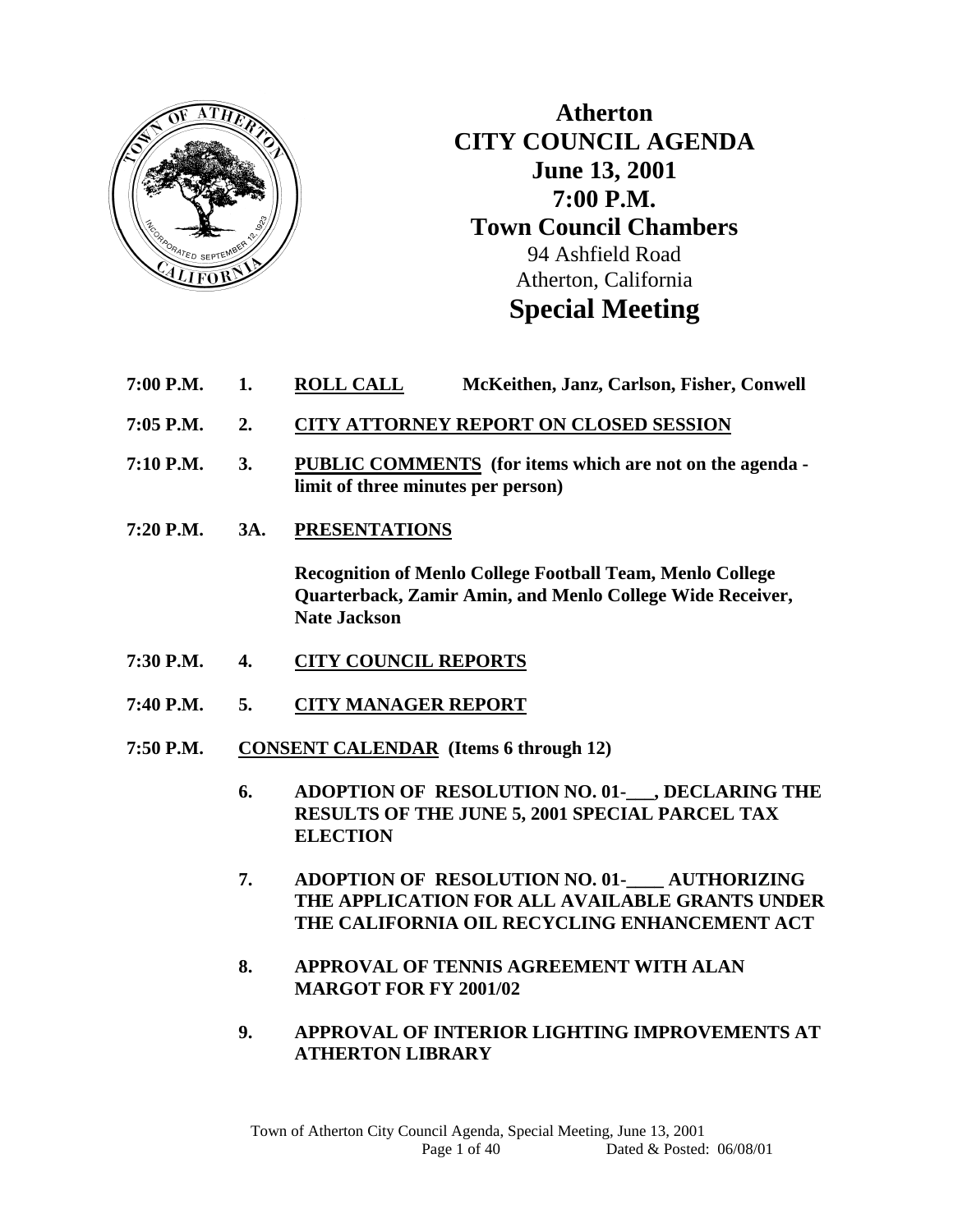- **10. APPROVAL OF DISADVANTAGED BUSINESS ENTERPRISE (DBE) PROGRAM AND GOAL FOR FEDERAL FISCAL YEAR 2000/01**
- **11. HOLBROOK-PALMER PARK PLAYGROUND REPLACEMENT OF EQUIPMENT AND EXPANSION OF THE PLAYGROUND AREA**
- **12. APPROVAL OF FY 2000/01 BUDGET ADJUSTMENTS**

 **REGULAR AGENDA (Items 13 through 16)** 

**7:55 P.M. 13. AUTHORIZATION OF VALPARAISO CORRIDOR STUDY TO BE CONDUCTED JOINTLY WITH CITY OF MENLO PARK** 

> **Recommendation: Approve the scope of work for the Valparaiso Corridor Study, authorize Staff to work with the Menlo Park Staff to select a consultant to perform the study and authorize the expenditure of up to \$35,000 for the consultant contract for the study.**

- **8:2 5 P.M. 14. DISCUSSION FISCAL YEAR 2001/02 BUDGET**
- **9:40 P.M. 15. CONSIDER MODIFICATIONS TO ALARM FEES FOR FISCAL YEAR 2001/02**
- **10:10 P.M. 16. CITY MANAGER ANALYSIS OF KOFF AND ASSOCIATES CLASSIFICATION AND COMPENSATION STUDY**
- **10:45 P.M. 17. RATIFICATION OF AGREEMENT FOR LEGAL SERVICES TAX OPINION ON CITY MANAGER'S RESIDENCE**

 **Recommendation: Authorize the Mayor to execute, on behalf of the Town of Atherton, a retainer agreement with the law firm of Coblentz, Patch, Duffy & Bass, LLP, Attorneys at Law, for the services of William T. Hutton, Esq.** 

**10:55 P.M. 18. PUBLIC COMMENTS (for items which are not on the agenda – limit of three minutes per person)** 

#### **11:00 P.M. 19. ADJOURN**

Pursuant to the Americans with Disabilities Act, if you need special assistance in this meeting, please contact the City Clerk's Office at (650) 752-0529. Notification of 48 hours prior to the meeting will enable the City to make reasonable arrangements to ensure accessibility to this meeting. (29 CRF 35.104 ADA Title II)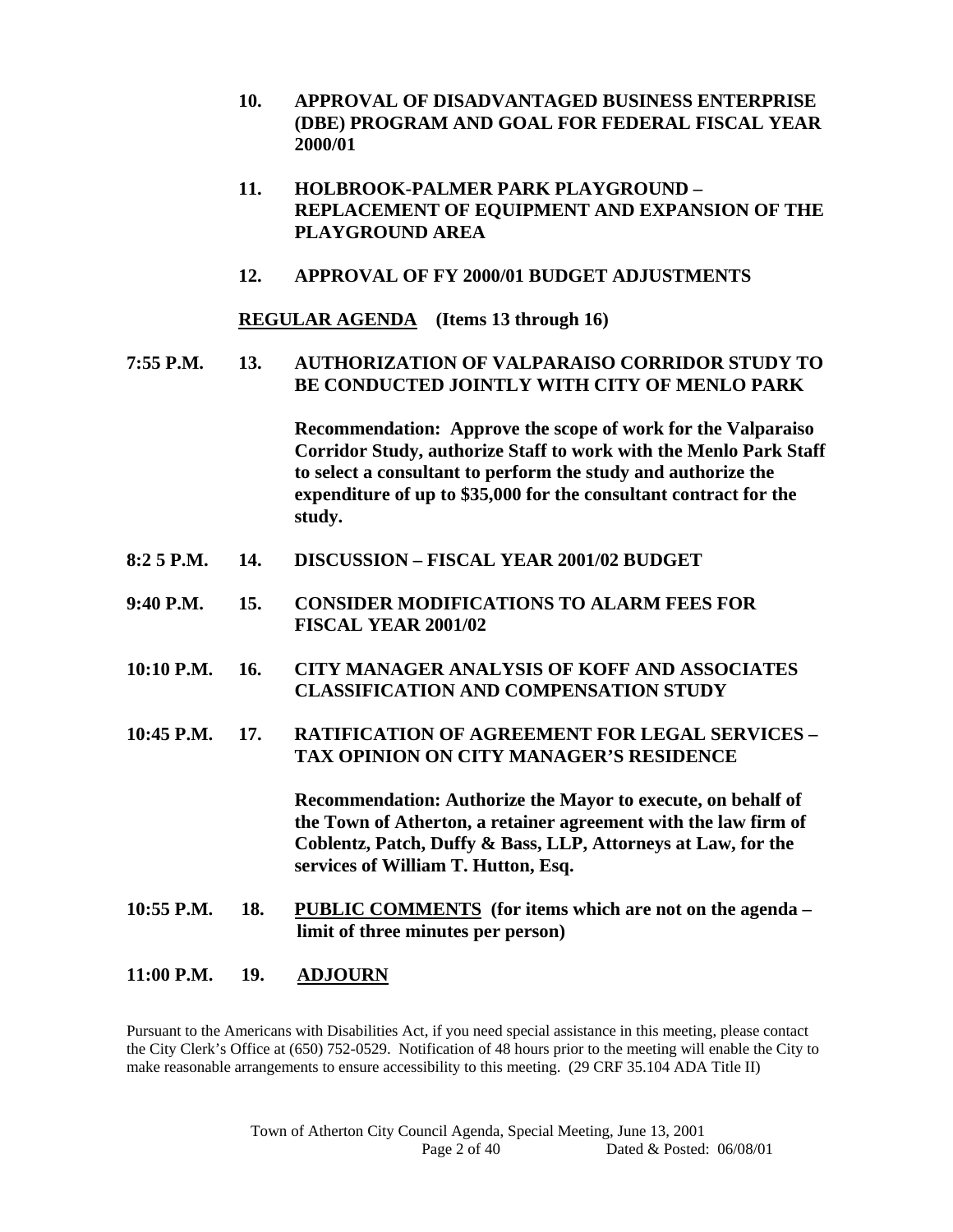**Item No. 6** 



# **Town of Atherton**

### **CITY COUNCIL STAFF REPORT**

#### **TO: HONORABLE MAYOR AND CITY COUNCIL INTERIM CITY MANAGER, RALPH FREEDMAN**

### **FROM: SHARON BARKER, CITY CLERK**

**DATE: FOR THE MEETING OF JUNE 13, 2001** 

### **SUBJECT: APPROVAL OF RESOLUTION NO. 01-\_\_\_, A RESOLUTION OF THE CITY COUNCIL OF THE TOWN OF ATHERTON DECLARING THE RESULTS OF THE JUNE 5, 2001 SPECIAL MUNICIPAL ELECTION**

#### **RECOMMENDATION**

Adopt Resolution No. 01-\_\_\_, a Resolution of the City Council of the Town of Atherton declaring the results of the June 5, 2001 Special Municipal Election.

#### **ANALYSIS**

Section 10262 of the California Elections Code requires that upon certification of the results of an election by the County Election Department, the City Council shall meet to declare the results of the election. This action may be taken at the next regular or adjourned Council meeting or at a special meeting called for that purpose. The Council is required to adopt a resolution in accordance with Sections 10262 and 10264 of the Elections Code, and the Clerk is required to enter into the minutes a statement of the results.

Prepared by: Approved by:

/s/Sharon Barker /s/Ralph Freedman City Clerk Interim City Manager

Attachments: Resolution Certified Election Results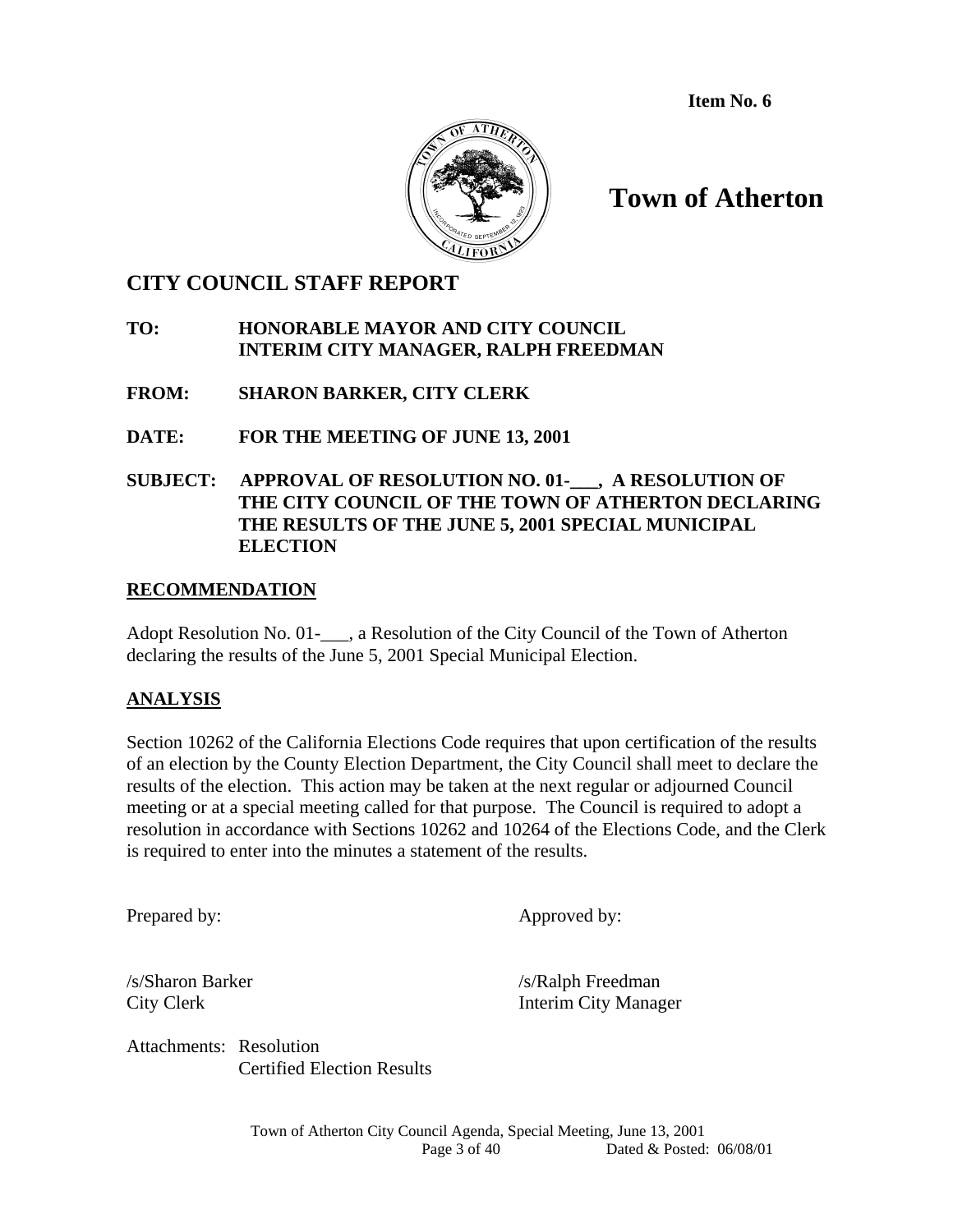#### **RESOLUTION 01-\_\_\_**

#### **A RESOLUTION OF THE CITY COUNCIL OF THE TOWN OF ATHERTON DECLARING "MEASURE F" APPROVED BY A TWO-THIRDS VOTE AT A SPECIAL ELECTION HELD JUNE 5, 2001**

**WHEREAS,** a Special Municipal Election was held by the Town of Atherton on Tuesday, June 5, 2001; and

**WHEREAS,** notice of the election was given in time, form and manner as provided by law; that voting precincts were properly established; that election officers were appointed and that in all respects the election was held and conducted and the votes were cast, received, and canvassed and the returns made and declared in time, form and manner as required by the provisions of the Elections Code of the State of California for the holding of elections in general law cities; and

**WHEREAS,** the County Election Department has canvassed the returns of the election and has certified the results to this City Council, the results are received, attached and made a part hereof as "Exhibit A".

**NOW, THEREFORE, BE IT RESOLVED,** by the City Council of the Town of Atherton, that "Measure F", authorizing the levy of a special tax for Municipal Services and Capital Improvements, and for the expenditure of funds derived from such tax is hereby approved and shall be effective ten (10) days from adoption of this resolution.

\* \* \* \* \* \* \* \* \* \* \* \*

*I hereby certify that the foregoing Resolution was duly and regularly passed and adopted by the City Council of the Town of Atherton at a special meeting thereof held on the*  day of June, 2001, by the following vote:

| AYES:           | COUNCILMEMBERS: |
|-----------------|-----------------|
| NOES:           | COUNCILMEMBERS: |
| ABSENT:         | COUNCILMEMBERS: |
| <i>ABSTAIN:</i> | COUNCILMEMBERS: |

 Dianne M. Fisher, MAYOR TOWN OF ATHERTON

ATTEST:

 $\overline{a}$ 

Sharon Barker City Clerk

**Item No. 7**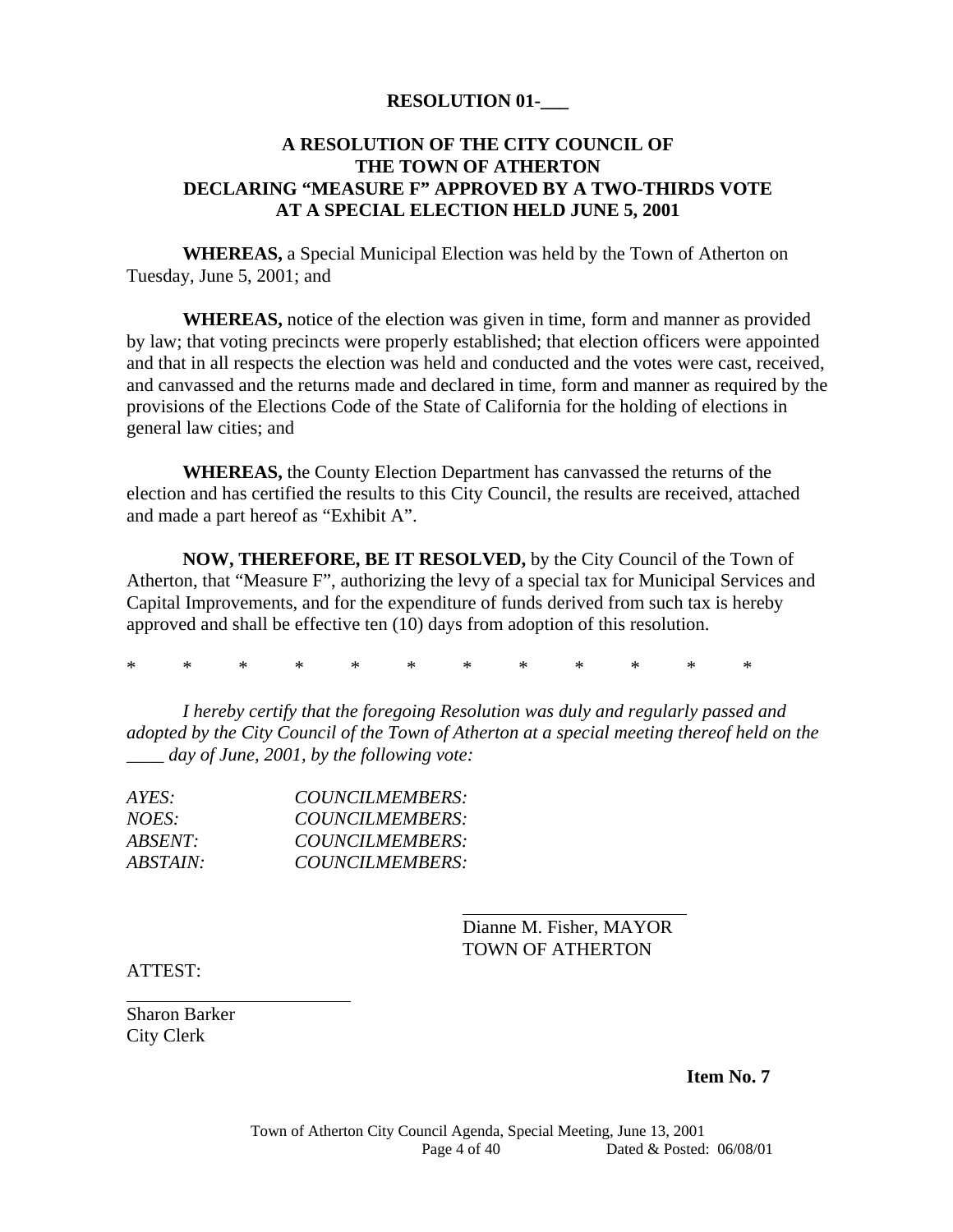

**Town of Atherton** 

## **CITY COUNCIL STAFF REPORT**

### **DATE: FOR THE MEETING OF JUNE 13, 2001**

#### **TO: HONORABLE MAYOR AND CITY COUNCIL INTERIM CITY MANAGER, RALPH FREEDMAN**

### **FROM: CLIFF TEMPS, PUBLIC WORKS DIRECTOR**

### **SUBJECT: APPROVAL OF RESOLUTION AUTHORIZING THE APPLICATION FOR ALL AVAILABLE GRANTS UNDER THE CALIFORNIA OIL RECYCLING ENHANCEMENT ACT**

### **RECOMMENDATION**

Approve Resolution 01- authorizing the application for all available grants under the California Oil Recycling Enhancement Act

### **INTRODUCTION**

The County is requesting that San Mateo County cities adopt resolutions authorizing submittal of a grant application under the California Oil Recycling Act and empowering the County Director of Environmental Health to administer the grant. A copy of the letter sent by the County describing the program and its success in the County is attached.

### **ANALYSIS**

The program has diverted significant amounts of used oil and hazardous wastes from landfill, and the County should be encouraged to continue to operate it, using Block Grant money.

#### **FISCAL IMPACT**

There is no fiscal impact to the Town.

Respectfully submitted: Reviewed/Approved:

Town of Atherton City Council Agenda, Special Meeting, June 13, 2001 Page 5 of 40 Dated & Posted: 06/08/01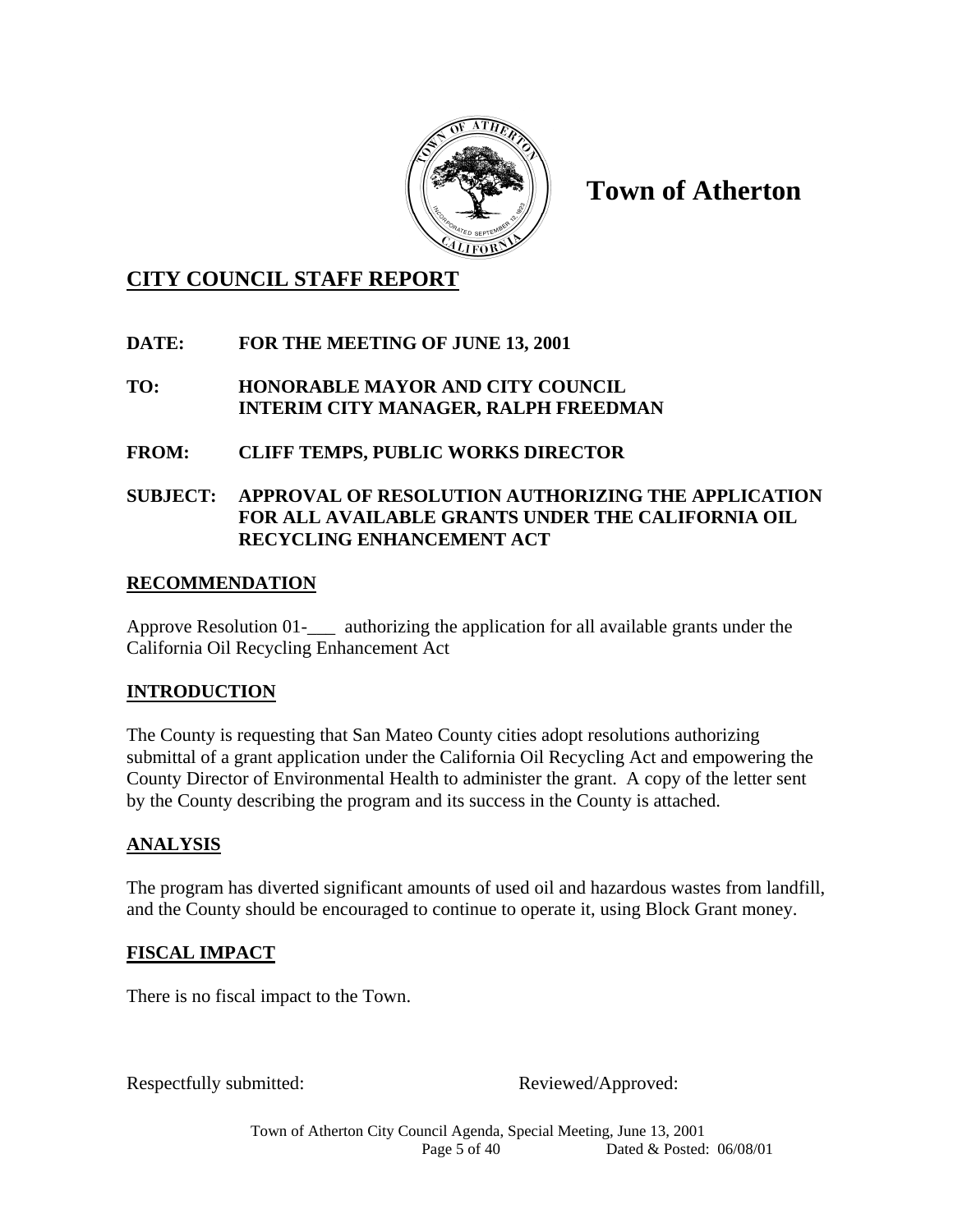/s/Cliff Temps /s/Ralph Freedman Public Works Director **Interim City Manager** 

Attachments: Letter from County Resolution

### **RESOLUTION NO. 01-\_\_\_\_\_**

Town of Atherton City Council Agenda, Special Meeting, June 13, 2001<br>Page 6 of 40 Dated & Posted: Dated & Posted:  $06/08/01$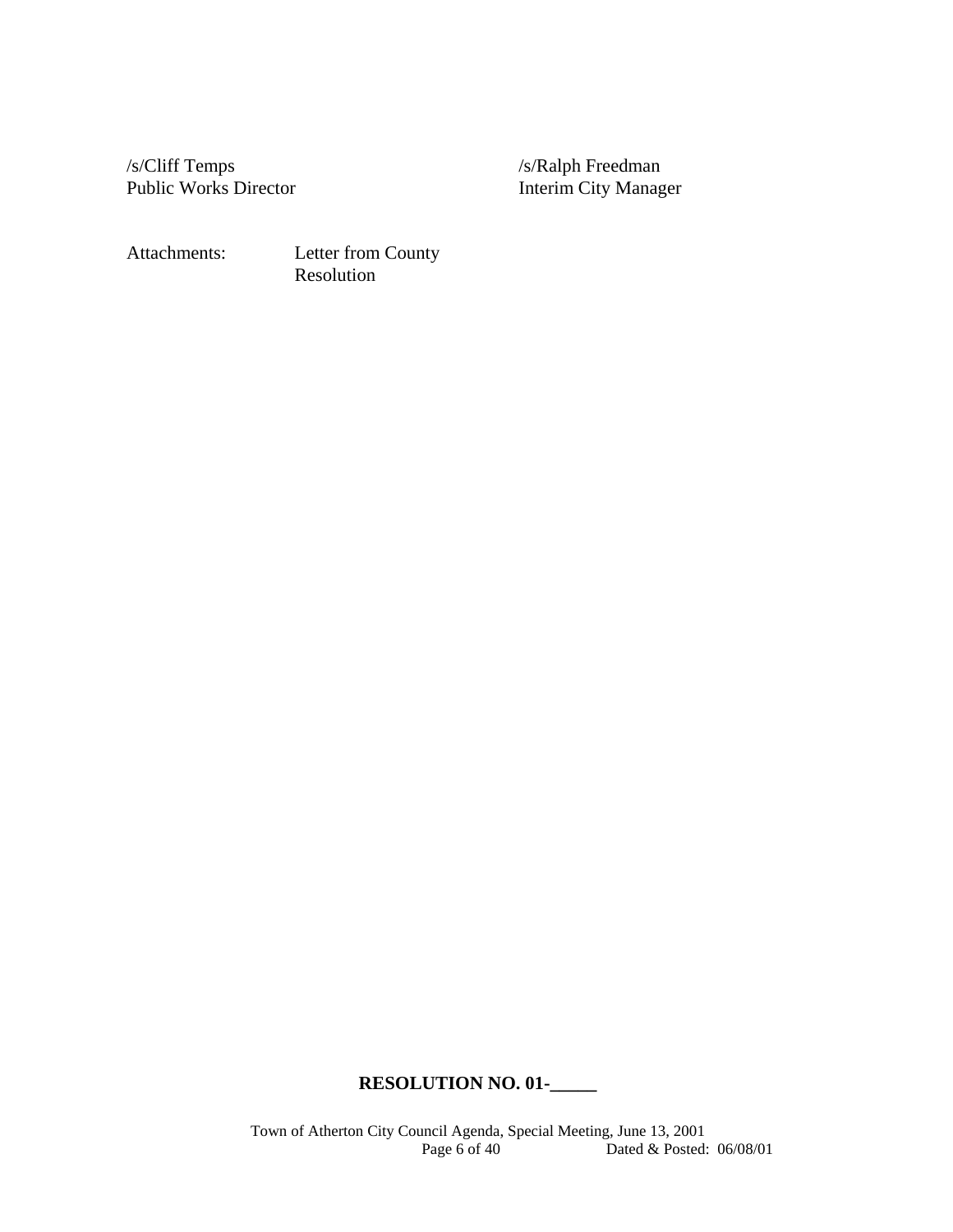#### **A RESOLUTION OF THE CITY COUNCIL OF THE TOWN OF ATHERTON AUTHORIZING THE APPLICATION FOR ALL AVAILABLE GRANTS UNDER THE CALIFORNIA OIL RECYCLING ENHANCEMENT ACT**

**WHEREAS,** the people of the State of California have enacted the California Oil Recycling Enhancement Act that provides funds to cities and counties for establishing and maintaining local used oil and HHW collection programs that encourage recycling or appropriate disposal of used oil and hazardous waste; and

**WHEREAS,** the California Integrated Waste Management Board has been delegated the responsibility for the administration of the program within the state, setting up necessary procedures governing application by cities and counties under the program; and

**WHEREAS,** the applicant will enter into an agreement with the State of California for implementation of a used oil and HHW collection program;

**NOW, THEREFORE, LET IT BE RESOLVED** that the City Council of the Town Atherton:

1. Authorizes the submittal of grant applications to the California Integrated Waste Management Board for all available grants under the California Oil Recycling Enhancement Act and all available HHW grants.

2. The Director of Environmental Health or their designee, is hereby authorized and empowered to execute in the name of the all necessary applications, contracts, payment requests, agreements and amendments hereto for all the purposes of securing grant funds and to implement and carry out the purposes specified in the grant application.

 **\* \* \* \* \* \* \* \* \* \* \* \***  *I hereby certify that the foregoing Resolution was duly and regularly passed and adopted by the City Council of the Town of Atherton at a special meeting thereof held on the \_\_\_\_ day of \_\_\_\_\_\_\_\_\_\_, 2001, by the following vote.* 

AYES: Councilmembers: NOES: Councilmembers: ABSENT: Councilmembers: ABSTAIN: Councilmembers:

> \_\_\_\_\_\_\_\_\_\_\_\_\_\_\_\_\_\_\_\_\_ \_ Dianne M. Fisher, Mayor Town of Atherton

ATTEST:

\_\_\_\_\_\_\_\_\_\_\_\_\_\_\_\_\_\_ Sharon Barker, City Clerk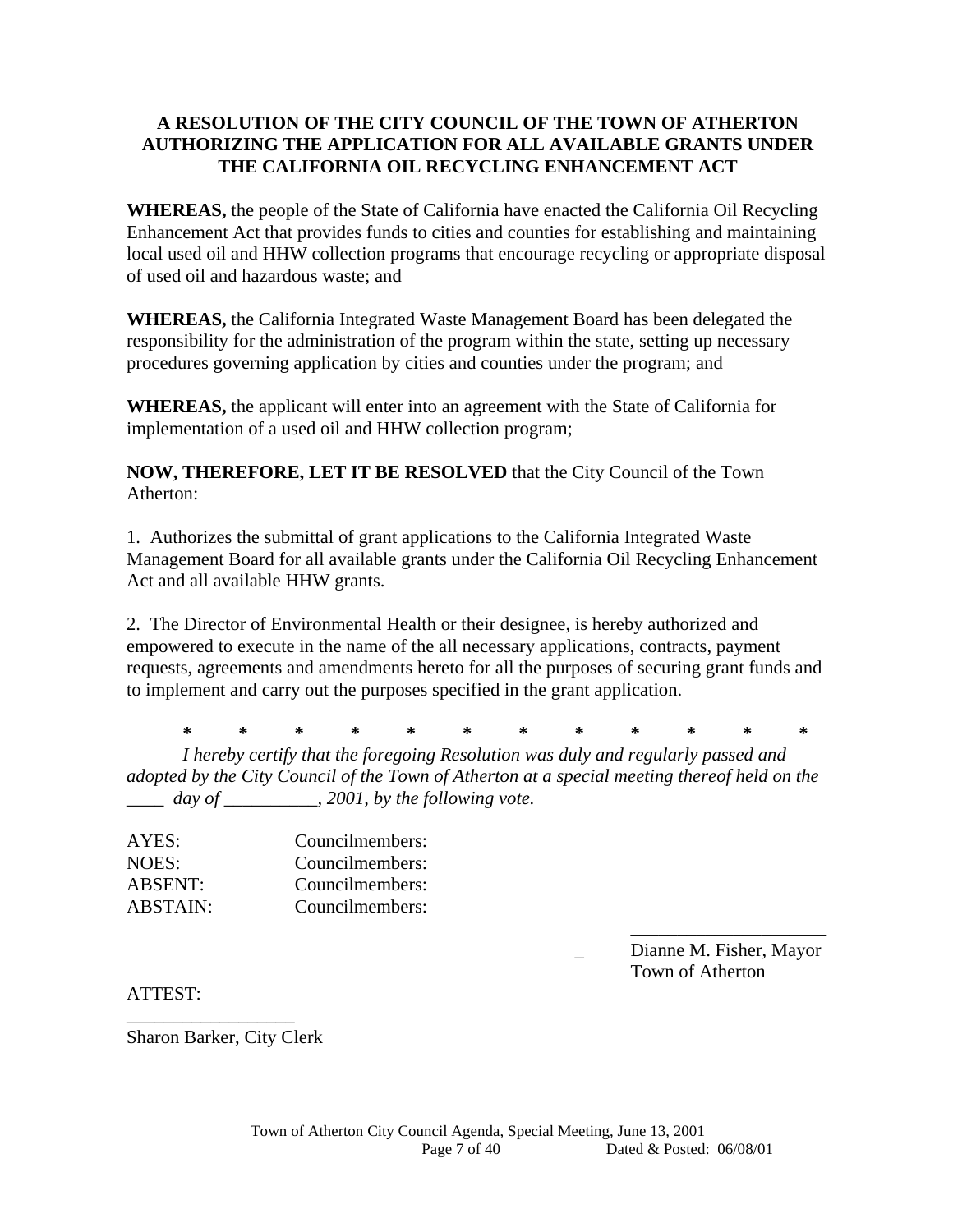**Item No. 8** 



**Town of Atherton** 

# **CITY COUNCIL STAFF REPORT**

### **TO: HONORABLE MAYOR AND CITY COUNCIL**

### **FROM: RALPH FREEDMAN, INTERIM CITY MANAGER**

**DATE: FOR THE MEETING OF JUNE 13, 2001** 

### **SUBJECT: TENNIS AGREEMENT WITH ALAN MARGOT**

### **RECOMMENDATION:**

Approve the one-year agreement with Alan Margot as the Tennis Professional in Holbrook-Palmer Park from July 1, 2001 to June 30, 2002.

### **INTRODUCTION:**

This agreement is the same agreement that has been in place for the past year between the Town and Alan Margot. Under the terms of this agreement, Mr. Margot has the responsibility to provide tennis lessons, conduct tennis tournaments, conduct camps and clinics, and to work cooperatively with the Tennis Committee and Town staff. The Tennis Committee recommends the renewal of this agreement by the City Council for the upcoming fiscal year. The Park & Recreation Commission, at its June  $6<sup>th</sup>$  meeting, unanimously approved a resolution recommending that the City Council approve this agreement with Alan Margot.

### **ANALYSIS:**

Our relationship with Alan Margot over the past year has been a good one. He is committed to expanding tennis activities at Holbrook-Palmer Park, and he has developed a good working relationship with the Tennis Committee. New ideas and new programs are being discussed in an effort to expand the utilization of the tennis facilities at Holbrook-Palmer Park, and to generate additional income for the Town of Atherton. In addition, there is a need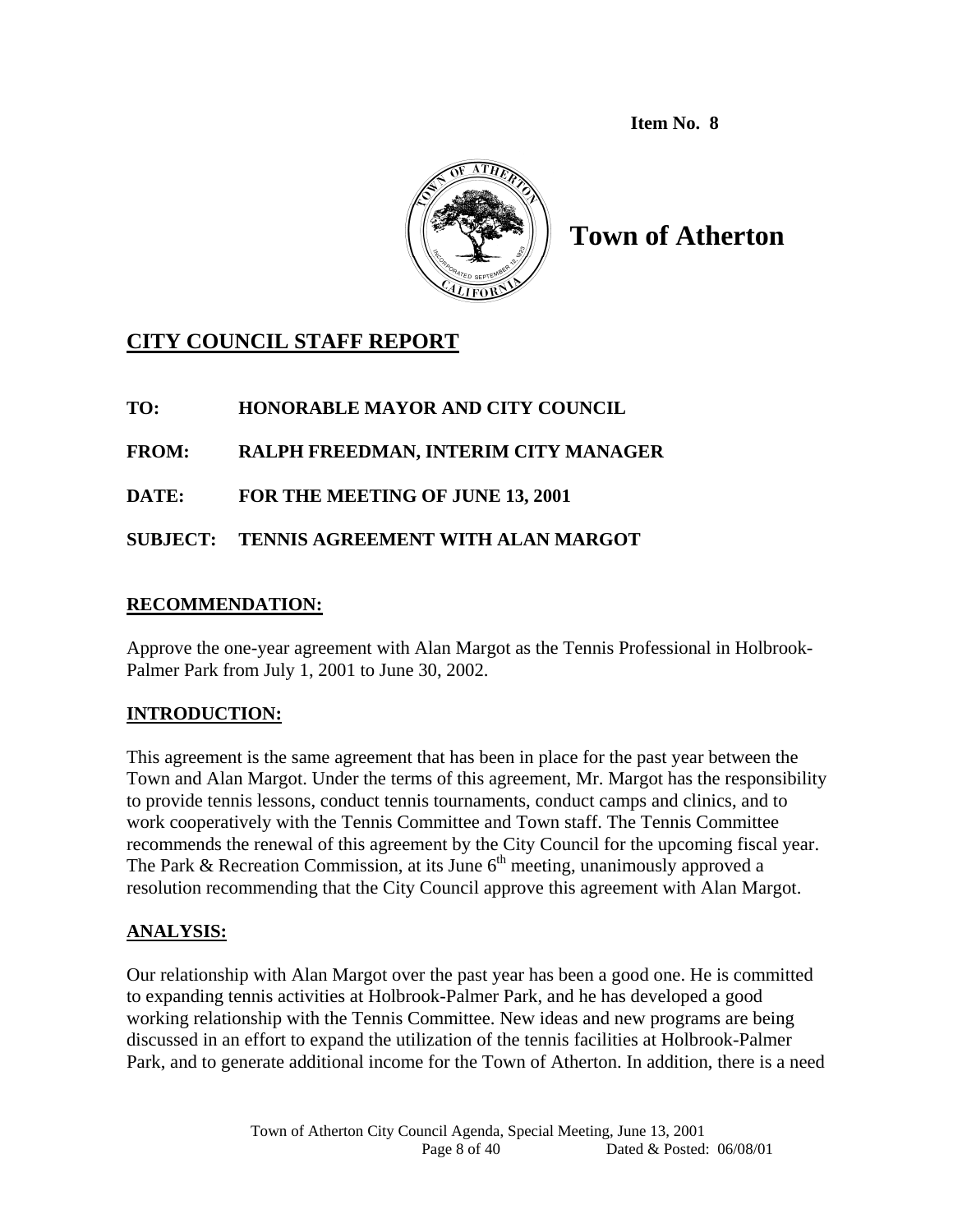to do significant work to the tennis courts to put them into better condition to allow for the generation of greater revenues in the future.

### **FISCAL IMPACT:**

During the last fiscal year, the Town received approximately \$3,000 as its share of the total income generated from the various tennis activities of Alan Margot. The Town's share represents 10% of the total income generated.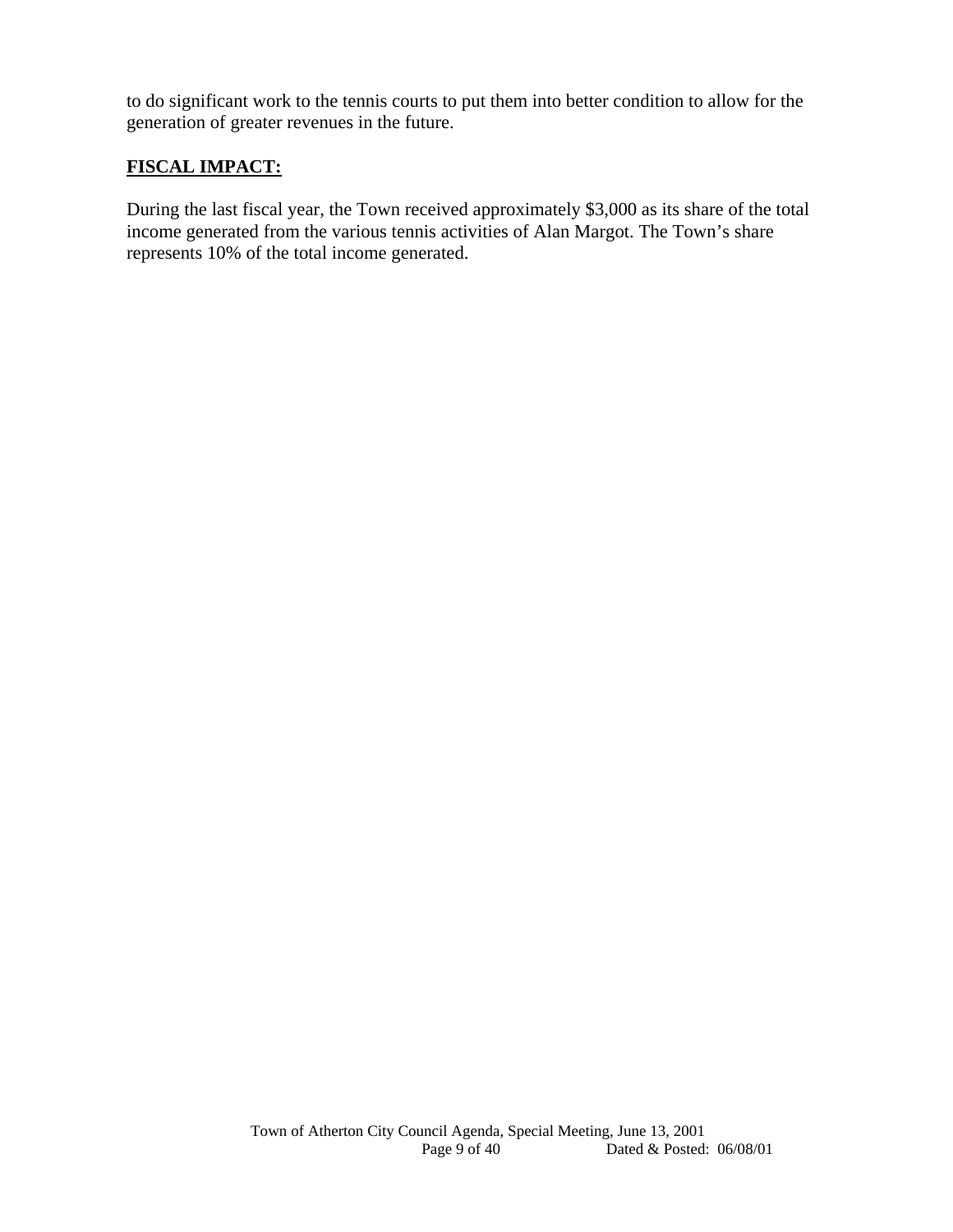# **TOWN OF ATHERTON**

# **AGREEMENT FOR SERVICES OF USPTA TEACHING TENNIS PROFESSIONAL ALAN MARGOT**

This agreement (the "Contract") is effective as of July 1, 2001 between the Town of Atherton, California, (hereinafter called "Town",) a California Municipal Corporation, and Alan Margot, USPTA "Tennis Professional," (herein-after called "Tennis Pro") on the following terms and conditions:

#### 1. **NATURE OF EMPLOYMENT**

#### Position:

During the term of the Contract, **ALAN MARGOT** shall serve as a Tennis Professional. In his capacity as Tennis Professional, Tennis Pro shall provide top quality services and instruction to members of the Atherton Tennis Club (ATC) and local area residents, and shall actively pursue fulfilling the Town's Tennis Mission Statement. Tennis Pro shall solely support the interests of the Town with undivided loyalties.

#### Mission Statement of Town and Tennis Pro:

- The Town shall provide Atherton residents an affordable tennis facility and program for recreation and to build a sense of community among the residents.
- The tennis operation should be self-supporting and cover the full expenses and capital improvement costs of the tennis facility and programs.
- The tennis facility may be used for tennis instructions to non-residents, providing Atherton Tennis Club members and other Atherton residents have first priority.
- All tennis related revenues and expenses shall be approved annually as part of a tennis program budget, which shall be under the direct supervision of the City Manager.

#### 2. **INDEPENDENT CONTRACTOR STATUS**

The services to be provided, as set forth herein, shall be provided by the Tennis Pro as an independent contractor, as defined in Labor Code Section 3353, under the control of the City Manager as to the results of the work, but not the means by which such results are accomplished, and nothing herein contained shall be construed to make the Tennis Pro an agent or employee of the Town while providing said services; and, Tennis Pro shall be entitled to no other benefits or compensation except as provided herein.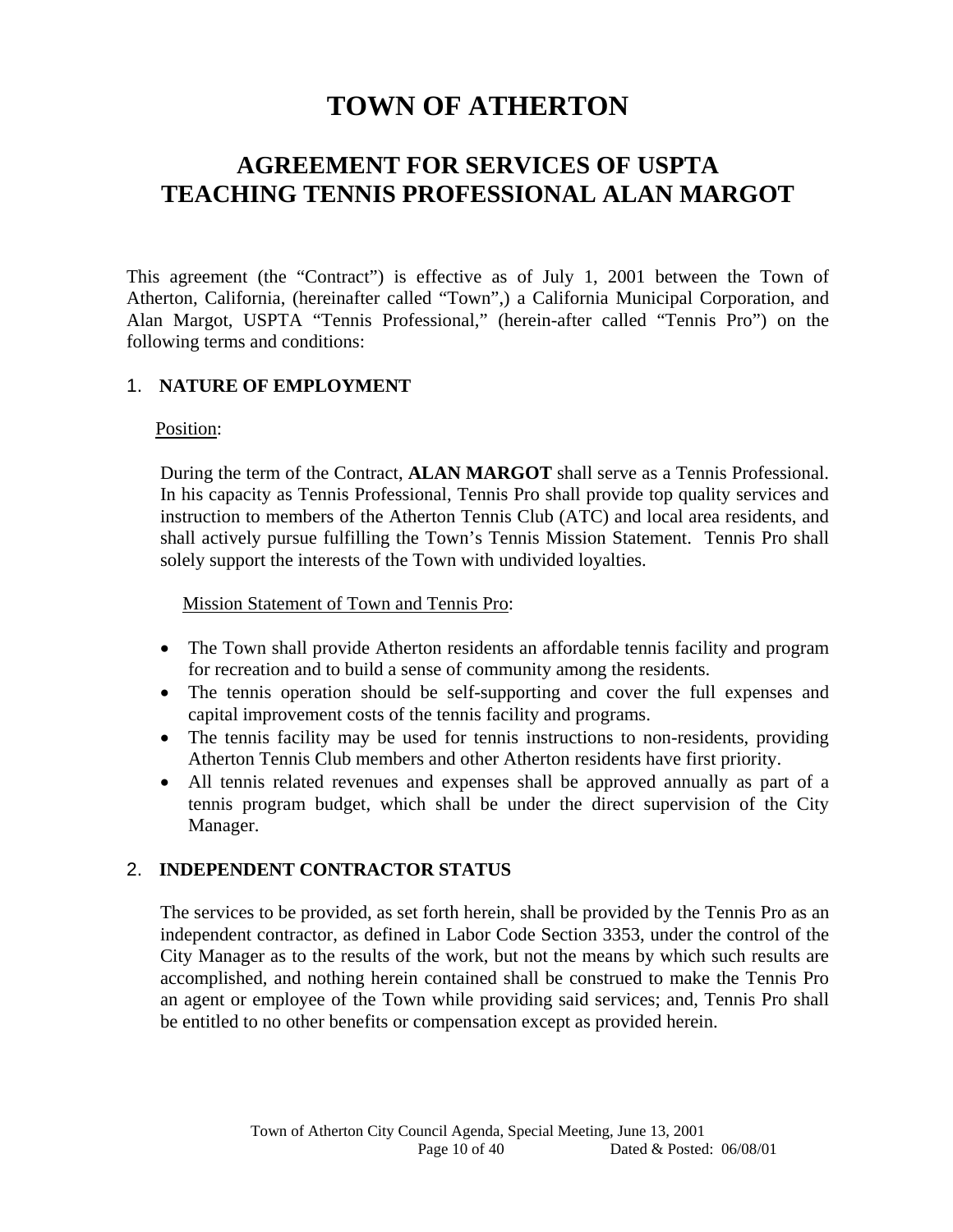#### 3. **HOLD HARMLESS AND INDEMNITY PROVISIONS -- TENNIS PRO SHALL:**

- A. Hold harmless and indemnify the Town of Atherton and its officers from and against any and all claims, loss, liability, damage and expense arising from performance of this contract, including claims, loss, liability, damage, and expense caused or claimed to be caused by passive negligence of the Town, its officers or employees.
- B. Defend the Town of Atherton, its officers or employees against; provided, however, that this provision does not apply to claims, loss, liability, damage or expense arising from:
	- 1. the sole negligence or willful misconduct of the Town of Atherton, or
	- 2. the active negligence of the Town of Atherton.
- C. Liability Insurance: provide general liability and automobile liability insurance for the following minimum limits:
	- 1. \$2 million liability insurance, while on court, for bodily injury to others; and for damage to property not in the tennis professional's care, custody or control.
	- 2. Automobile liability in limits of \$500,000 bodily injury and property damage combined.
	- 3. Workers Compensation Insurance in at least the minimum statutory amounts shall be maintained if Tennis Pro hires any employees to work hereunder.

All liability insurance policies shall specify the Town of Atherton, its elective and appointive boards, commissions, officers, agents, and employees as additional named insured. A certificate of insurance shall be provided to the City Manager prior to performance pursuant to this contract, which certificate shall provide that it may not be canceled except after 30 days notice is delivered to the City Manager. Further, any changes in insurance required herein must be approved in writing by the Town of Atherton's legal counsel.

D. Non-Discrimination: Tennis Pro warrants that he is an Equal Opportunity Employer and shall comply with applicable regulations governing equal employment opportunity. Neither Tennis Pro nor any of his subcontractors shall discriminate in the employment of any person because of race, color, national origin, ancestry, physical handicap, medical condition, marital status, sex, or age, unless based upon a bona fide occupational qualification pursuant to The California Fair Employment and Housing Act.

#### 4. **TERM OF CONTRACT:**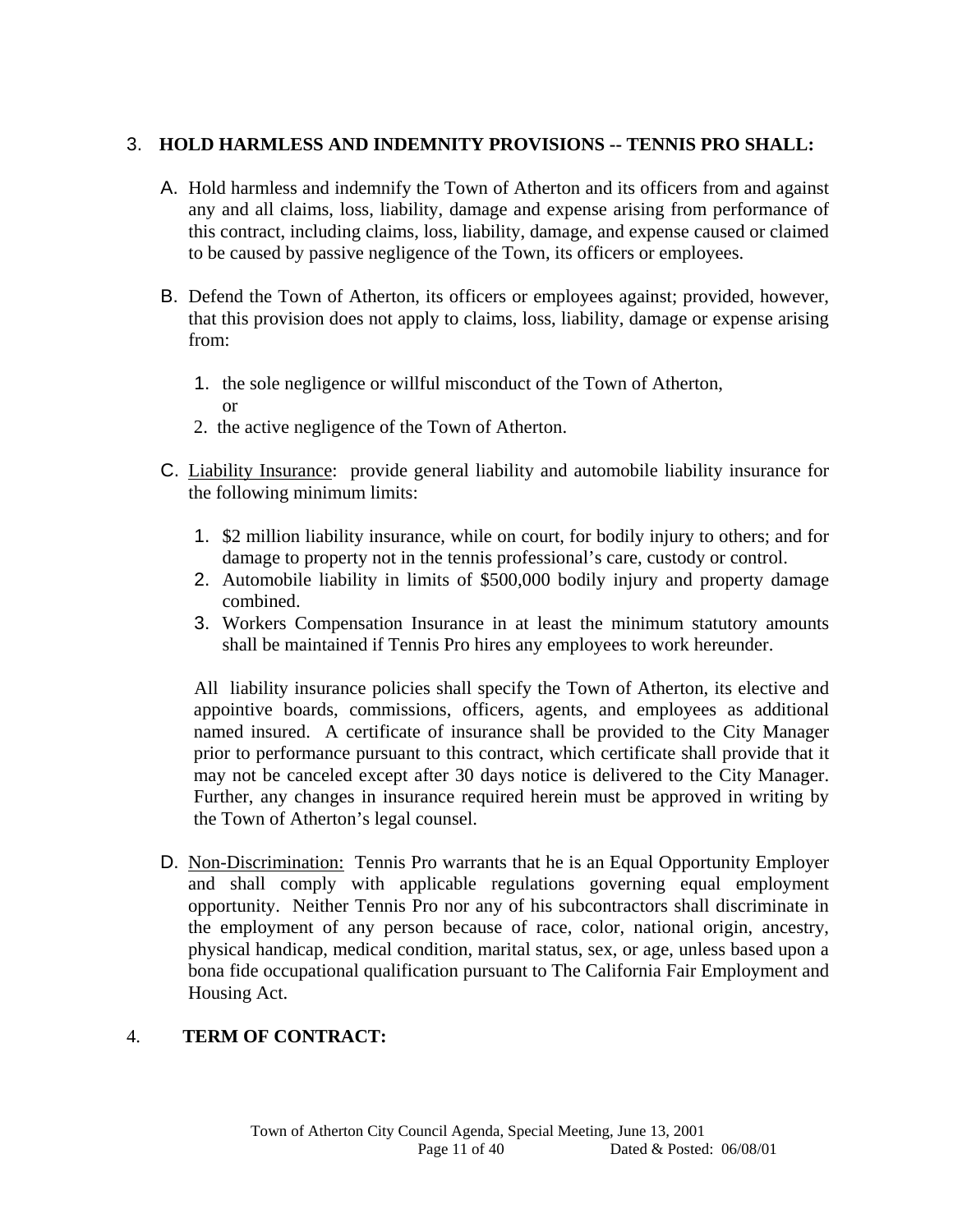- A. Term: This contract shall commence effective July 1, 2001, and unless terminated sooner per 4.B. below, terminate on June 30, 2002.
- B. Termination by Notice: The City Manager may terminate the Contract without cause by giving at least sixty (60) days prior written notice to "Tennis Pro". "Tennis Pro" may terminate the Contract without cause by giving at least sixty (60) days prior written notice to the City Manager.
- C. Automatic Termination: This agreement shall automatically terminate on June 30, 2002 unless both parties agree in writing to extend the existing terms and conditions for another year. The Tennis Pro will be automatically terminated if convicted of gross misconduct charges.
- D. Termination/Default by Tennis Pro: The City Manager may terminate this agreement if at any time Tennis Pro is in default in the payment of any fees, portion of net revenue or any other monies required to be paid to the Town, or in the performance of any duty, obligation, covenant or agreement contained herein (time expressly declared to be of the essence,) upon five (5) days written notice to Tennis Pro and Tennis Pro fails to correct such default within said five (5) day period.

#### 5. **TENNIS PRO'S DUTIES AND RESPONSIBILITIES ---TENNIS PRO SHALL:**

#### A. GENERAL DUTIES:

- Provide top quality instruction
- Recruit new Atherton Tennis Club members
- Record teaching schedule in court appointment book a week in advance for regular classes and immediately upon booking for all other lessons
- Record attendance and payments on the day they occur
- Help members satisfy equipment needs and desires
- Set up a meeting with the City Manager to discuss teaching ideas, methods, problems and progress in achieving marketing goals and objectives.

#### B. SPECIFIC DUTIES AND RESPONSIBILITIES:

Tennis Pro will be required to provide the following services:

1. General management of the Town of Atherton's Tennis Instruction Program, including employment and supervision of all necessary personnel as employees of the Tennis Pro, maintenance of proper records and payments of personnel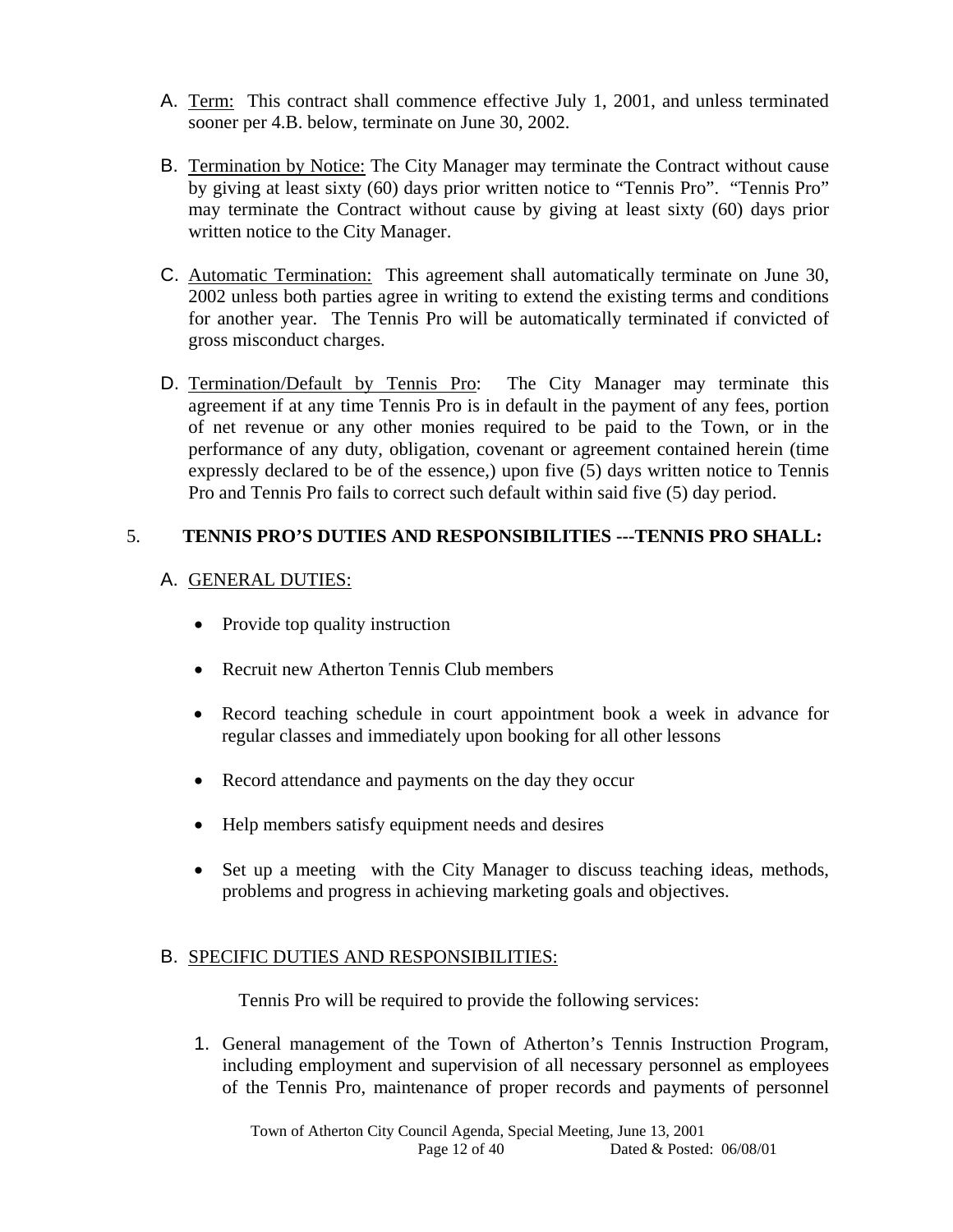hired by Contractors, including any fringe benefits or other compensation required by law.

2. Conduct programs for all age groups, to include, but not be limited to:

| • Large group lessons | 1 to 8 ratio maximum |
|-----------------------|----------------------|
| Small group lessons   | 1 to 4 ratio maximum |
| Semi-private lessons  | 1 to 3 ratio maximum |
| • Private lessons     | 1 to 1 ratio maximum |
| • Camps and Clinics   | To be determined     |
| • Adult Jr. Leagues   | To be determined     |

- 3. Tennis Pro will work closely with the on-site Park Program Manager and Holbrook-Palmer Park Foundation, staff and Tennis Committee to create and coordinate a minimum of two (2) tournaments per year designed specifically for members, and two (2) open tournaments per year designed for either adults or juniors (ages 8-18). Tennis Pro shall also conduct a minimum of one (1) summer tennis clinic and at least one tennis camp in the spring or summer for adults and/or children (up to the age of 18).
- 4. Tennis Pro will, at his own expense, provide the necessary quality and quantity equipment to conduct a high-quality Tennis Instruction Program. Tennis Pro may store his equipment in a storage facility at the Holbrook-Palmer Park tennis courts at no cost.
- 5. Tennis Pro is authorized to utilize space in the Main House at Holbrook-Palmer Park to conduct administrative duties. The space may be used for registration, communications and educational purposes that relate to tennis instruction and recreation. Town will provide routine custodial services for the space. No modifications to area used by Tennis Pro may be made without written approval of the City Manager.
- 6. Tennis Pro shall not charge personal toll telephone calls to the Town's telephone.
- 7. Tennis Pro shall work closely with the Park Program Manager and Holbrook-Palmer Park Foundation Secretary to facilitate proper participant enrollment and directly manage participant's transfers and refunds.
- 8. Marketing: Tennis Pro shall submit to the City Manager, no later than the 15<sup>th</sup> day of August, 2001, a written marketing plan for approval. This plan shall include specific goals, objectives, programs and activities designed to increase the following:
	- A. Sale of tennis keys.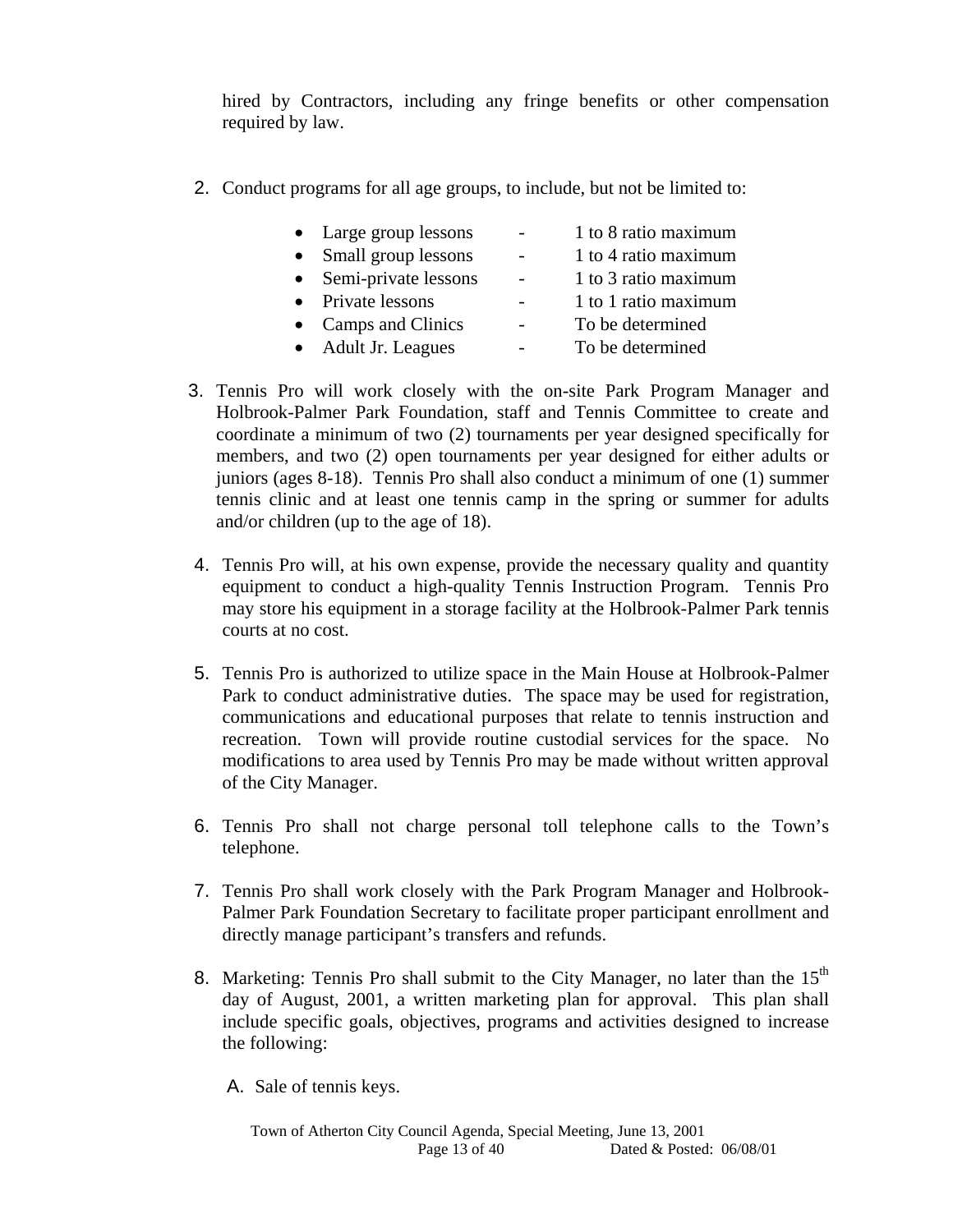- B. Revenues from individual and group tennis lessons offered by Tennis Pro and his employees, if any, at Holbrook-Palmer Park.
- C. Tennis member's use of, and revenue from the Town's tennis courts at Holbrook-Palmer Park.
- D. Tennis Program enhancements.
- 9. Registration:
	- A. Tennis Pro will be responsible for conducting registration for Townsponsored group lessons, tournaments, and mini-group participants through the normal Town registration procedures. The Park Program Manager will provide Tennis Pro with complete class lists prior to the start of each teaching session. Tennis Pro will not allow any person to participate in the program who is not registered through the Town's registration procedures; each participant must sign a Town indemnification/hold harmless agreement in order to play or participate in any tennis event or activity.
	- B. Tennis Pro may cancel a class if minimum registration is not met.
	- C. Tennis Pro shall be responsible for registration of all individuals taking any kind of private, semi-private, group lessons and clinics. Registration shall be done on a Town standard registration form with the participant's signature. Completed registration forms shall be submitted to Park Program Manager within one week of participant's registration, whenever practicable.

A monthly schedule listing all lessons shall be provided to the Park Program Manager by the fifteenth (Covering the  $1<sup>st</sup>$  through  $15<sup>th</sup>$ ) and last day of each month (covering the  $16<sup>th</sup>$  through last day of the month,) along with ten percent (10%) of the money collected for all lessons given by Tennis Pro.

Tennis Pro will not allow any person to participate in any tennis lessons unless said person has registered; each participant must sign a Town indemnification/hold harmless agreement in order to play or participate in any tennis event or activity. No person who does not have a tennis key can play on the Holbrook-Palmer Park tennis courts unless they are a guest of an Atherton Tennis Club Member, or they are engaging in activities and programs operated by the Tennis Pro.

D. Payments for all semi-monthly tennis revenue (10% of gross revenue) shall be paid by check made payable to the "TOWN OF ATHERTON."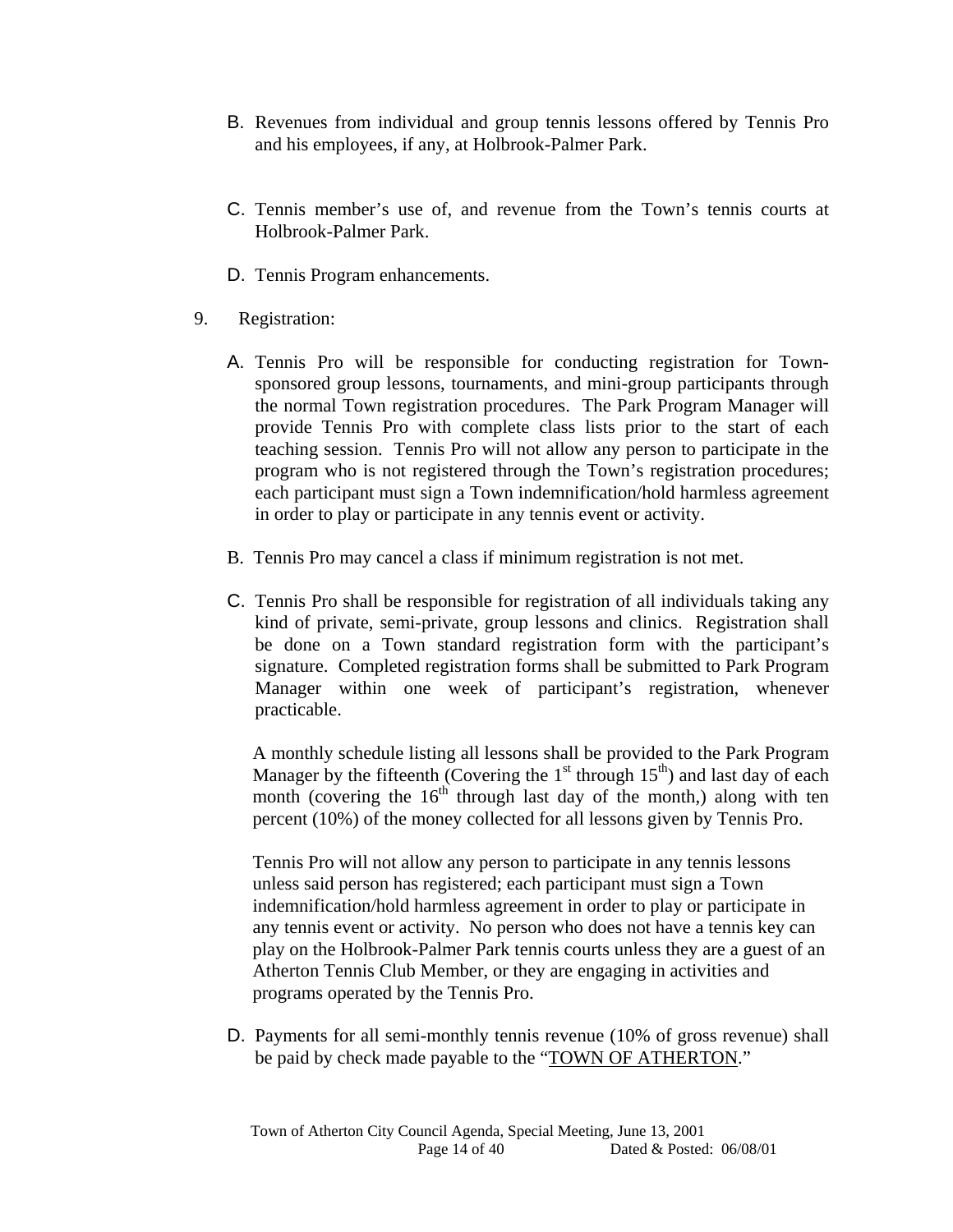#### C. TENNIS PRO'S PRIORITIES:

|            | $1st$ Priority | Meet the goals and objectives of the Tennis Program |                                                   |  |  |  |
|------------|----------------|-----------------------------------------------------|---------------------------------------------------|--|--|--|
|            | $2nd$ Priority |                                                     | Rapport with members $-$ to provide user friendly |  |  |  |
| $c$ $arvi$ |                |                                                     |                                                   |  |  |  |

service

| $3rd$ Priority           | Loyalty to Town of Atherton, Parks and Recreation        |
|--------------------------|----------------------------------------------------------|
|                          | Commission Program, and Holbrook-Palmer Park Foundation  |
| $4th$ Priority           | Increase sale of keys and revenue to the Town            |
| $5th$ Priority           | Rapport with staff – for harmonious coordination         |
| $6th$ Priority           | Rapport with students – to demonstrate personal interest |
| $7th$ Priority           | Teaching ability $-$ to provide top quality instruction  |
| 8 <sup>th</sup> Priority | Playing Ability – to maintain perspective on match play  |
|                          | and enthusiasm for teaching                              |

#### D. COURT STATUS:

Tennis Pro is hereby granted the privilege of the use of the southeast tennis courts, i.e. Courts No. 5 and 6, at Holbrook-Palmer Park for the purpose of giving individual and mini-group tennis lessons and instruction during the hours of 7:30 a.m. through sundown, Monday through Friday, and Saturdays from 8:00 a.m. through 5:00 p.m. In the event Tennis Pro is not using those courts, they shall be made available for public play. Additional tennis courts may be made available for use by Tennis Pro for lessons and instruction upon prior approval of the City Manager. The City Manager may authorize use of said courts on occasion, for special Town events, giving no less than seven (7) days notice of intent. Tennis Pro will post a sign on the fence of the southeast court explaining its special use and indicating how registration can be accomplished.

#### E. INSTRUCTORS:

Tennis Pro shall provide professionally competent and experienced instructors to meet instructional obligations. All employees of Tennis Pro shall be neatly dressed and courteous at all times. Tennis Pro shall cover each of said employees with Workers' Compensation insurance; Tennis Pro shall furnish the City Manager with a Certificate of Statutory Coverage therefor. Instructors shall be employees of Tennis Pro, and not Town. The City Manager may review Tennis Pro's personnel on a periodic basis to determine that such personnel are providing instruction in a professional, competent, and courteous manner. Pursuant to this periodic review, the City Manager may require Tennis Pro to remove any employee who violates the standards set forth.

#### 6. **LOCATION:**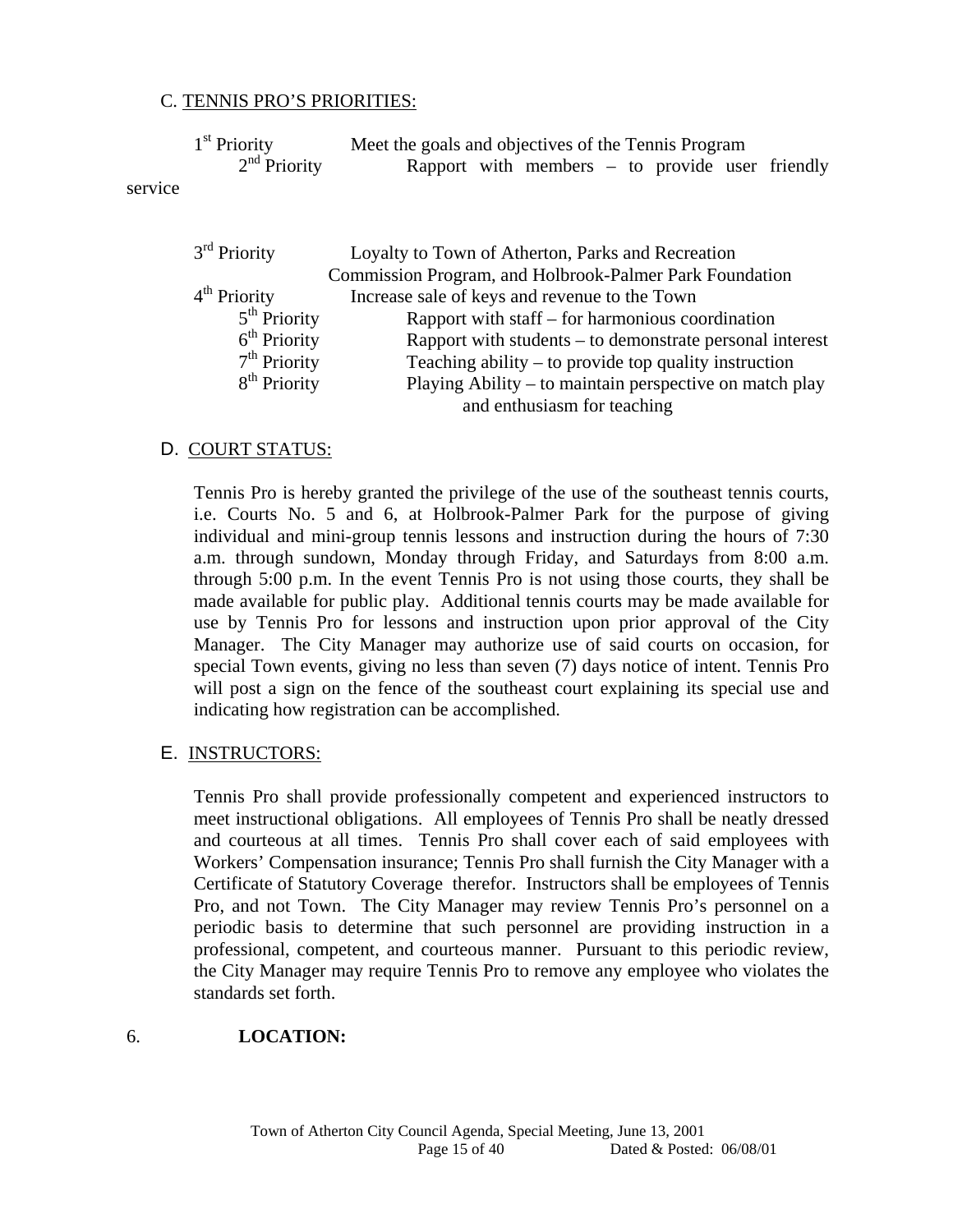All lessons taught for the Atherton Tennis Club by Tennis Pro shall be given at Holbrook-Palmer Park, unless the City Manager gives prior approval.

#### 7. **TENNIS PRO'S DAILY RESPONSIBILITIES -- TENNIS PRO SHALL FOLLOW THE DAILY RULES OF WORK LISTED BELOW:**

#### A. Promptness:

- Arrive at courts at least ten minutes before lesson time.
- If courts are wet, allow enough time to rol-dri all the puddles prior to lesson time.
- Stay on schedule so all lessons and meetings start and finish on time. B. Opening and Closing:
- When opening, get out all carts, ball machines, and ball pick-up devices to be used that day.
- When closing, be sure all equipment is put away and storage facility door is locked.

#### C. Attire:

- Proper tennis attire shall be worn at all times, and includes tennis shoes, tennis shorts, tennis skirts, tennis dresses, collared tennis shirts, "classy" T-shirts, and tennis warm-ups, and does not include black-soled running shoes, running shorts, and swim suits.
- D. Balls:
	- Pick up balls and retrieve any that went over the fence (but not on Felton Gables Property) after each lesson, or at least at the end of teaching for the day.

#### 8. **CLIENTS:**

All tennis class lists and records originally acquired through association with the Atherton Tennis Club shall remain the confidential property of the Atherton Tennis Club for the term of this agreement, regardless of location at which lesson is given, and shall not be used or taken by Tennis Pro for any other purpose other than for the sole use of the Atherton Tennis Club.

Atherton Tennis Club Members, followed by Atherton residents, shall have priority over non-members in registration for instruction.

Tennis Pro shall be responsible for the behavior of all participants in the Town's Tennis Instruction Program while in the tennis area. Tennis Pro shall ensure that all participants in the Town's Tennis Instruction Program comply with: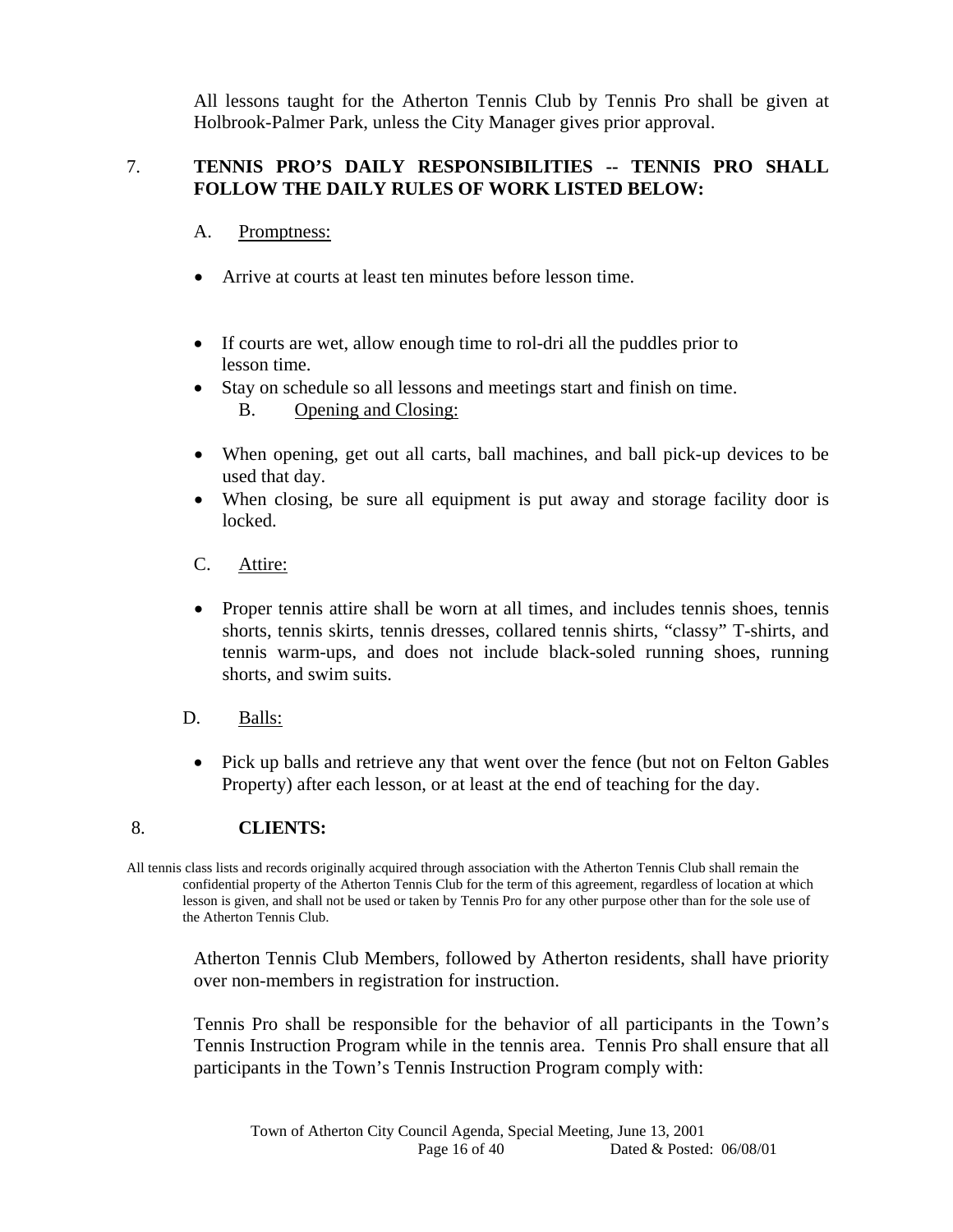Club rules, including noise, regarding use of courts and other facilities.

#### 9. **TENNIS PRO'S RATES AND FEE SCHEDULE:**

| Rates: (per hour): | Private Lessons: | \$65.00 | Per |
|--------------------|------------------|---------|-----|
|--------------------|------------------|---------|-----|

Hour

 Clinics, tournaments and lessons of less than one hour shall be less than the hourly rate (pro rata).

#### 10. **RESPONSIBILITIES OF TOWN --- TOWN SHALL BE RESPONSIBLE FOR:**

- A. Publication of all Town-sponsored tennis programs, clinics and events in brochures, the Atherton Tennis Club Newsletter, or in local newspapers.
- B. Maintenance of tennis courts, fencing, nets, wind screens, water fountains, shelters, benches, pathway landscaping, trees, ball machine, and electrical service affecting the Atherton Tennis Courts.
- C. Provide office space, desk, miscellaneous furniture, electricity, ball machine and use of Town photocopier, rollers and/or squeegies.
- D. Installation, maintenance and monthly fees associated with a telephone or pager, and for telephone answering machine or voice mail.

### **11.** PAYMENT BY TENNIS PRO: TENNIS PRO SHALL PAY THE TOWN TEN **PERCENT (10%) OF HIS GROSS REVENUES ON THE FIFTEENTH AND LAST DAY OF EACH MONTH.**

Tennis Pro shall submit a record of all lessons, clinics, etc. taught or held, and include the names of each person, date of lesson, etc., and time expended for each lesson, amount charged/collected, with a summary sheet showing total hours taught and total (100%) of the money collected.

Tennis Pro shall include, with the above records, a check for ten percent (10%) of the total income made payable to: "Town of Atherton" and submit all information to the Holbrook-Palmer Park Program Manager at 150 Watkins Avenue, Main House, Atherton. Said payments shall be made on the fifteenth (for the period of the  $1<sup>st</sup>$  through  $15<sup>th</sup>$ ) and last day of each month (for the period of the  $16<sup>th</sup>$  through last day of the month).

#### 12. **AUDIT**

Once during each year of the term of this agreement, and at any one time in the year following the termination of this agreement, the City Manager may cause an audit of Tennis Pro's business within the Town, by an independent accountant selected by the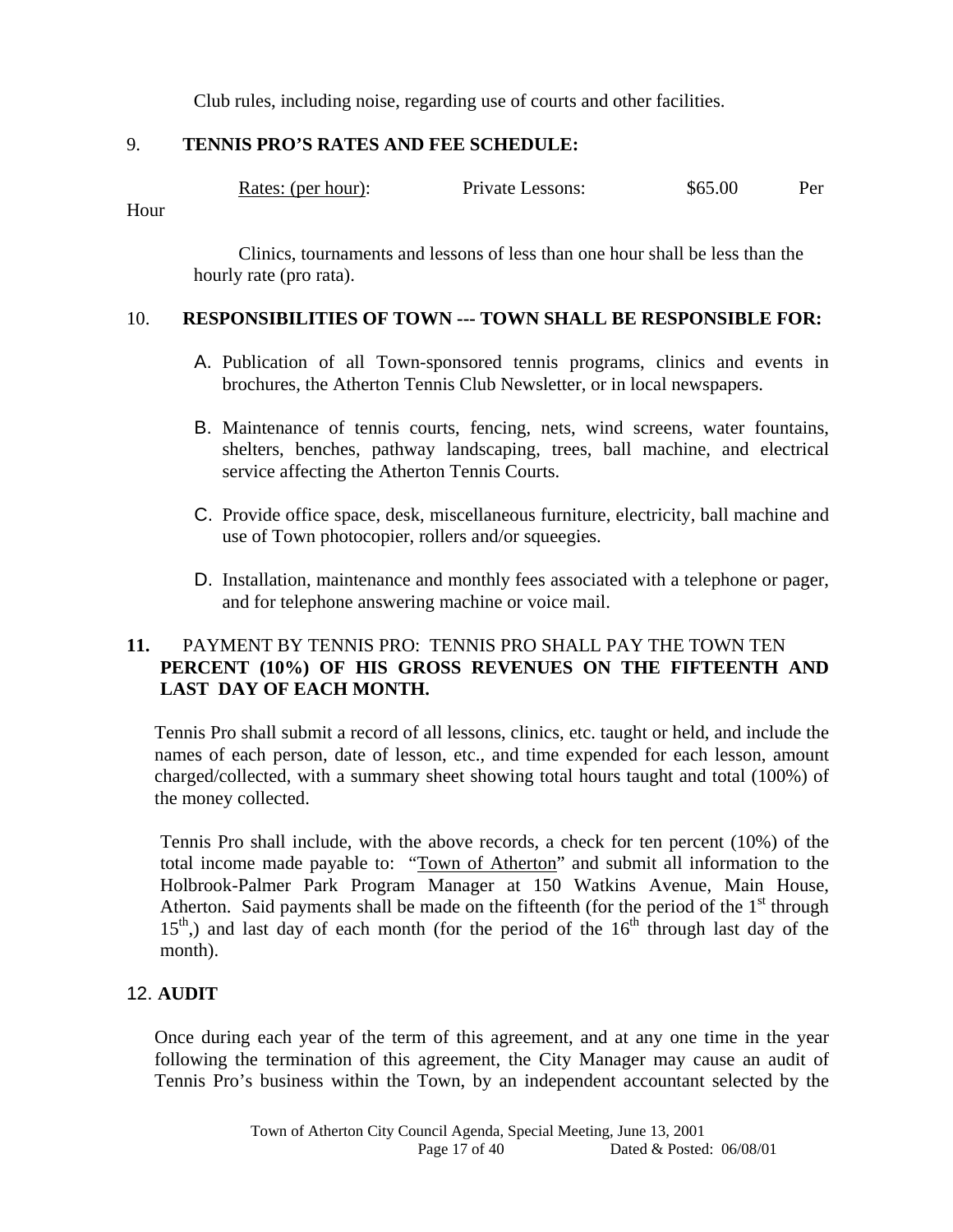City Manager. If any monthly or annual statement of gross revenues submitted by Tennis Pro to the Park Program Manager is found to be more than ten percent (10%) less than the amount of Tennis Pro's actual gross revenue for the same period, Tennis Pro shall immediately pay to Town the cost of the audit plus ten percent (10%) of the difference together with interest thereon computed at the rate of ten percent (10%) per annum. Otherwise, the cost of the audit shall be paid by the Town.

#### 13. **FORCE MAJEURE:**

If the facilities at Holbrook-Palmer Park are damaged or made unusable due to a natural disaster or causes beyond the control of the Town, both parties will be relieved of their mutual obligations under this Contract. When the affected facilities are again deemed to be useable by the City Manager, the contract will be considered to be resumed.

#### 14. **PERFORMANCE REVIEWS:**

Tennis Pro shall be given an annual evaluation by May, 2002, by the City Manager, to review the performance of this agreement. Other reviews may be scheduled as agreed upon or as necessary by either party. Any notice given pursuant to this Agreement shall be considered complete upon hand delivery or three days after mailing, postage pre-paid as follows:

**TENNIS PRO:** Alan Margot

**TOWN:** Ralph Freedman, Interim City Manager Town of Atherton 91 Ashfield Road Atherton, CA 94027

325 M Sharon Park Dr.

Menlo Park, CA 94025

Dated: By:

 Ralph Freedman Interim City Manager

Town of Atherton City Council Agenda, Special Meeting, June 13, 2001 Page 18 of 40 Dated & Posted: 06/08/01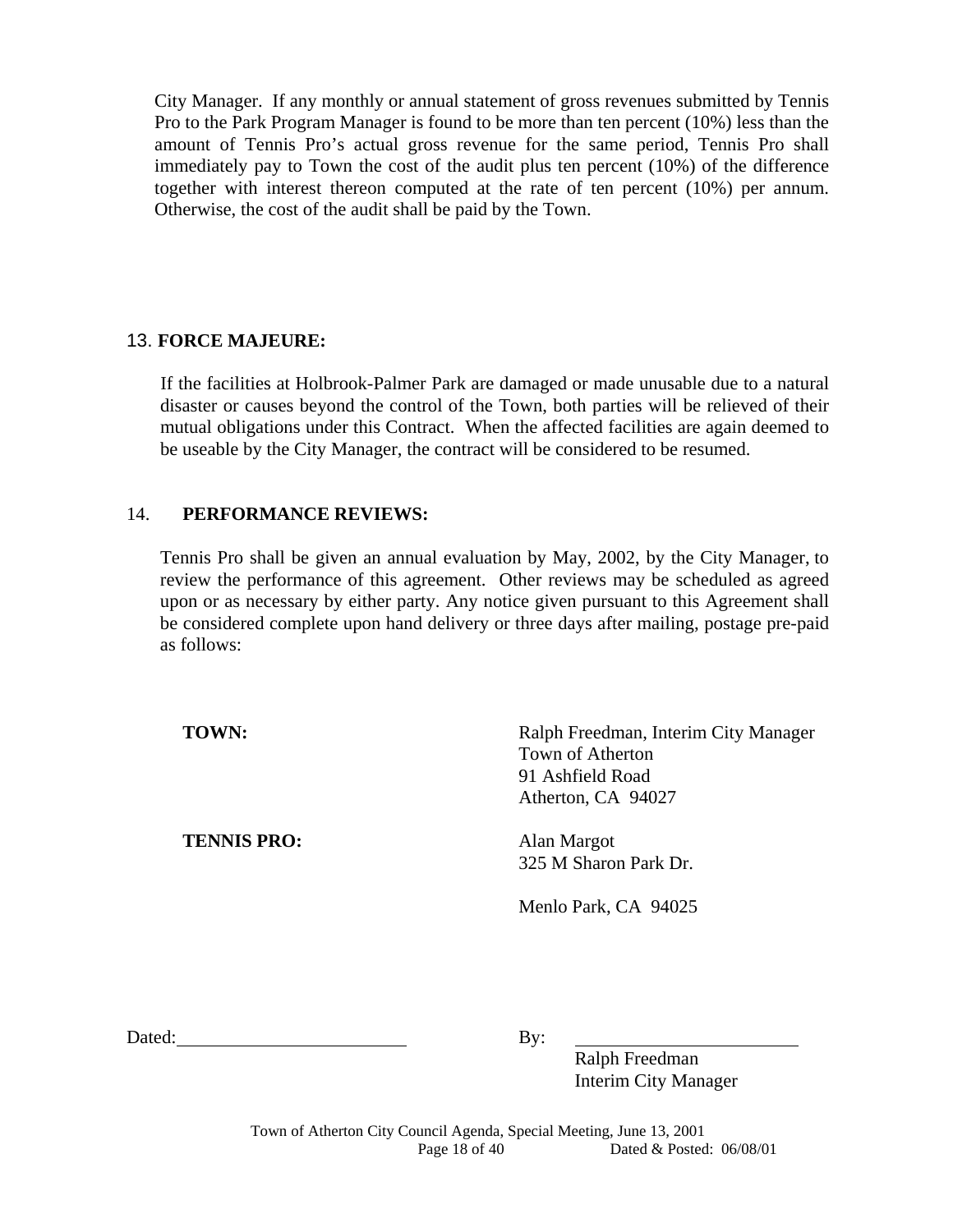Town of Atherton

Dated: By:

 Alan Margot Tennis Professional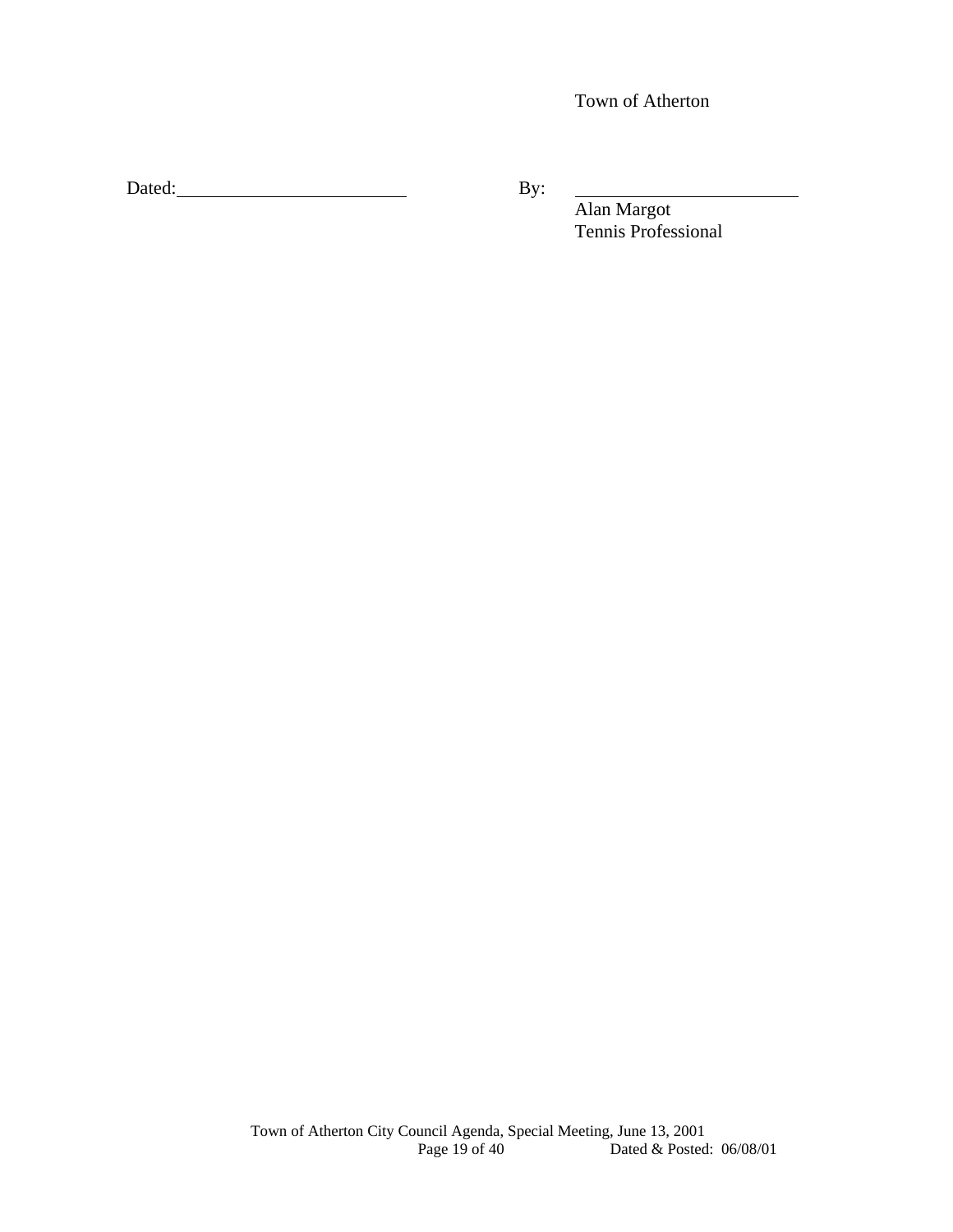**Item No. 9** 



# **Town of Atherton**

### **CITY COUNCIL STAFF REPORT**

### **TO: HONORABLE MAYOR AND CITY COUNCIL**

**FROM: RALPH FREEDMAN, INTERIM CITY MANAGER** 

### **DATE: FOR THE MEETING OF JUNE 13, 2001**

### **SUBJECT: LIGHTING IMPROVEMENTS AT THE ATHERTON LIBRARY**

### **RECOMMENDATION:**

Approve the use of donor city monies to improve the lighting at the Atherton Library.

### **INTRODUCTION:**

The need for improvements to the lighting at the Atherton Library is detailed in the letter that was sent to me by Thom Ball, the Branch Manager of the Atherton Library. Despite the improvements that were made to the library last year, there is the need to improve the lighting in certain areas.

#### **ANALYSIS:**

The improvements that are needed are based upon estimates that have been made by electricians from San Mateo County. The County Library System has a long-standing contract for electrical work of this type with San Mateo County.

#### **FISCAL IMPACT:**

The cost of the materials and the labor for these improvements is \$1,282 to install track lighting that matches the lighting that is in the library. There will be no fiscal impact to the Town, since the funds for this project would come from the Atherton's donor city monies. In the past, all requests to utilize these monies have been presented to the City Council for their approval.

#### **Item No. 10**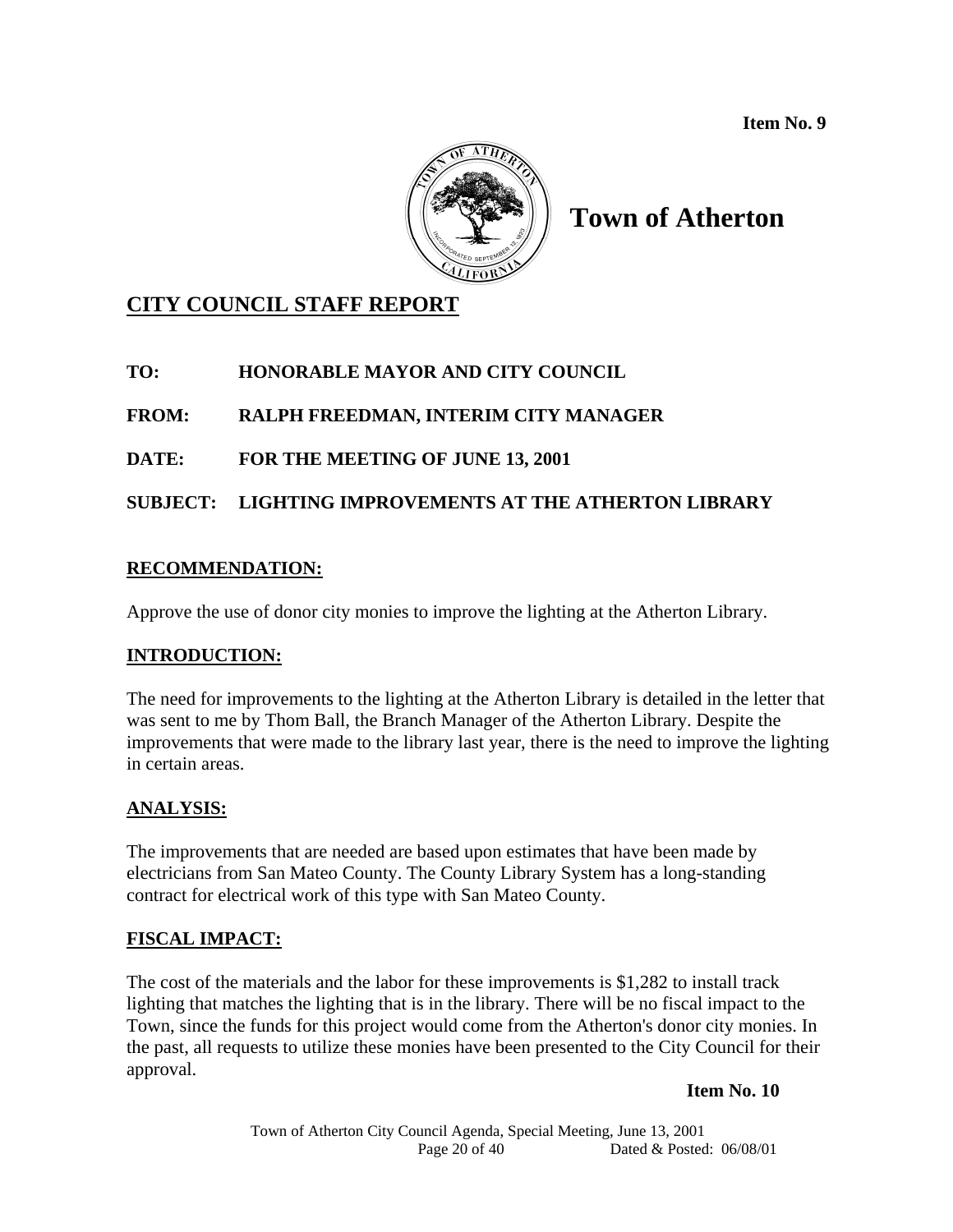

**Town of Atherton** 

### **CITY COUNCIL STAFF REPORT**

### **DATE: FOR THE MEETING OF JUNE 13, 2001**

#### **TO: HONORABLE MAYOR AND CITY COUNCIL INTERIM CITY MANAGER, RALPH FREEDMAN**

### **FROM: CLIFF TEMPS, PUBLIC WORKS DIRECTOR**

### **SUBJECT: APPROVAL OF DISADVANTAGED BUSINESS ENTERPRISE (DBE) PROGRAM AND GOAL FOR FEDERAL FISCAL YEAR 2000/2001**

### **RECOMMENDATION**

Pass a motion to approve the Disadvantaged Business Enterprise Program and goal for Federal Fiscal Year 2000/2001.

### **INTRODUCTION**

Atherton has been awarded Federal funds in the amount of \$1,147,000 for the rehabilitation of a substantial part of Middlefield Road. A condition of the grant is the Town's adoption of a Disadvantaged Business Enterprise Program, applicable to all Federal Department of Transportation assisted contracts. This requirement has recently been extended to apply to FEMA disaster money the Town may become eligible to receive in the future. The plan that is attached was developed to satisfy the Federal requirement. It has been reviewed and approved by Caltrans, which is responsible for Statewide administration of the program.

### **ANALYSIS**

The DBE goal established for Federal Fiscal Year (FFY) 2000/2001 is 5 percent. The methodology used to arrive at this figure is outlined in the last section of the program document. A new analysis will be required for each Federal Fiscal Year. The process for FFY 2001/2002, which starts in October, is already underway. The FFY 2000/2001 figure will apply to the Middlefield Road design contract that Staff expects to recommend awarding at the June 20, 2001 Council meeting. The FFY 2001/2002 figure, which isn't expected to change, will apply to the project's construction contract. To maintain eligibility for FEMA funding, the goal review and adoption process will become an annual activity.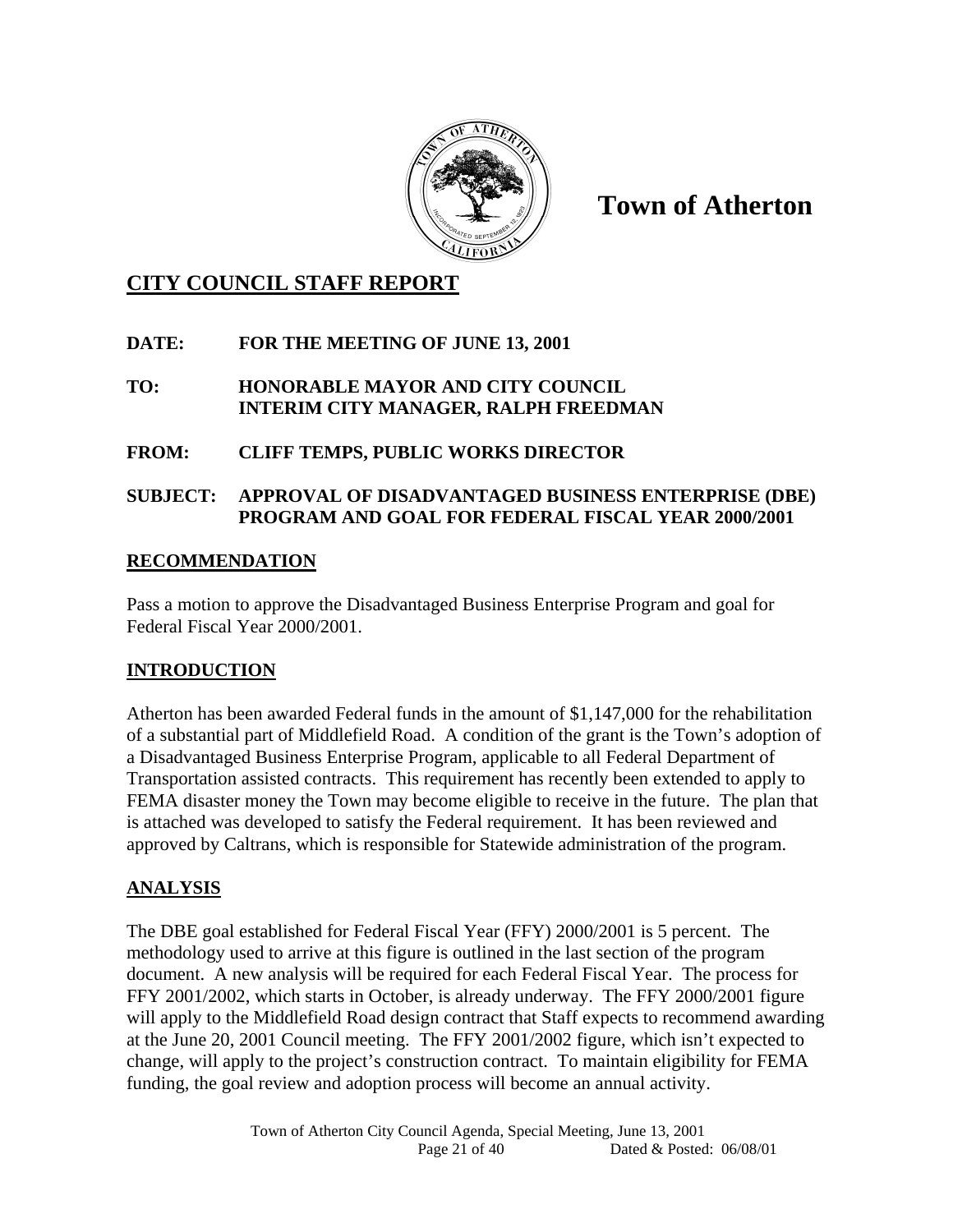#### **FISCAL IMPACT**

The 5 percent goal is a target. Any contractor hired to perform Federally assisted work for the Town, must demonstrate good faith effort to achieve or exceed that goal. This isn't expected to present any problem or to affect costs. The consulting firm most likely to be awarded the contract for designing Middlefield Road Rehabilitation plans to work with a highly qualified pavement testing and design sub-consultant, whose work will represent substantially more than 5 percent of the total amount that will be paid under the contract.

#### **CONCLUSION**

A notice of the DBE program, inviting comments, was published as required by law. The 45 day comment period has passed, and no comments were received. The Council is now free to adopt the program.

Respectfully submitted: Reviewed/Approved:

/s/Cliff Temps /s/Ralph Freedman Public Works Director **Interim City Manager** 

Attachments: Disadvantaged Business Enterprise Program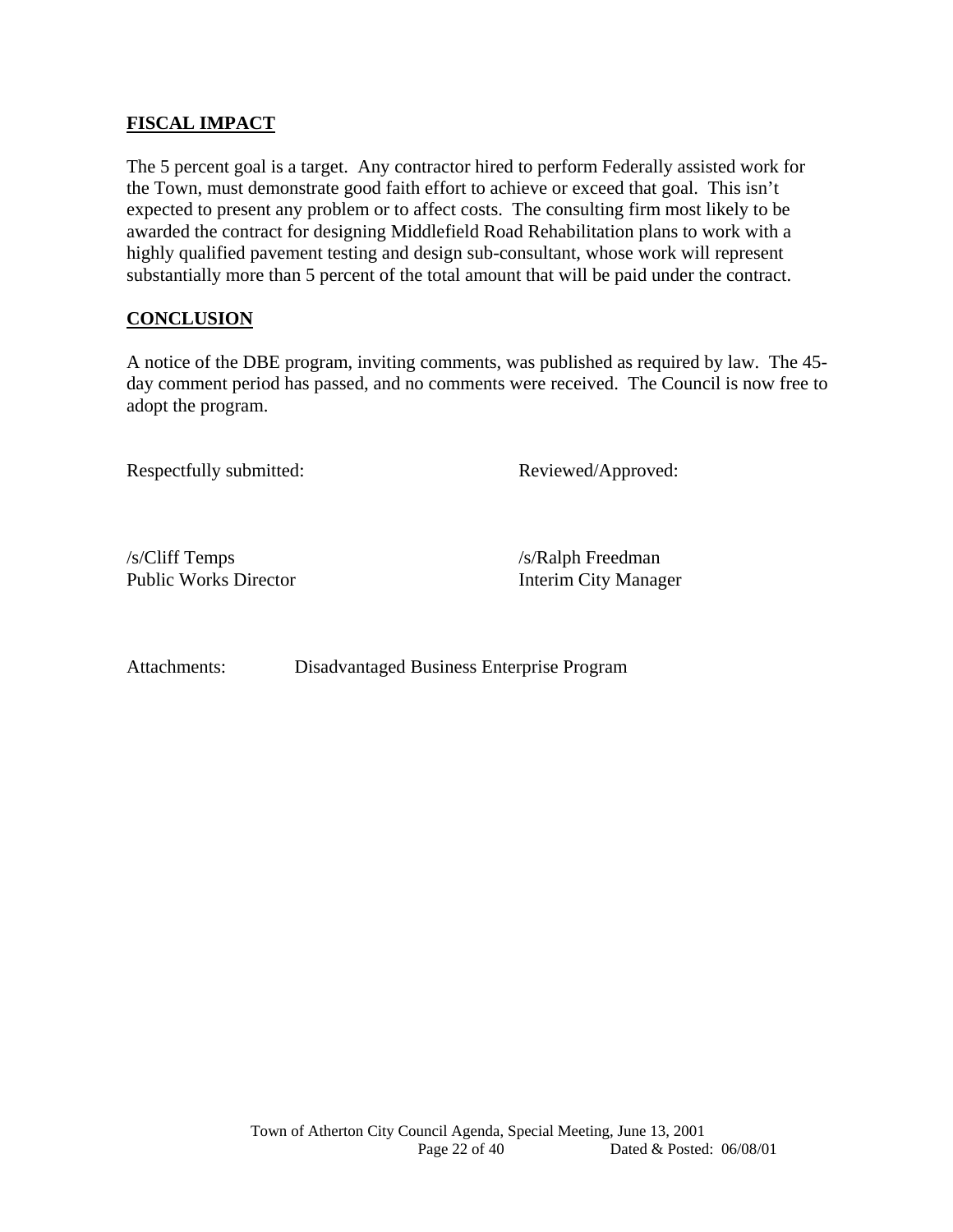**Item No. 11** 



**Town of Atherton** 

### **CITY COUNCIL STAFF REPORT**

### **TO: HONORABLE MAYOR AND CITY COUNCIL**

### **FROM: RALPH FREEDMAN, INTERIM CITY MANAGER**

### **DATE: FOR THE MEETING OF JUNE 13, 2001**

### **SUBJECT: HOLBROOK-PALMER PARK PLAYGROUND - REPLACEMENT OF EQUIPMENT AND EXPANSION OF THE PLAYGROUND AREA**

### **RECOMMENDATION:**

Approve the modifications to the Holbrook-Palmer Playground Project that was originally approved by the City Council in January, 2001.

#### **INTRODUCTION:**

The Park and Recreation Commission approved the original playground proposal at their January  $3<sup>rd</sup>$  meeting by a vote of 6-0-1, and recommended acceptance by the City Council. The City Council approved this request in January, which included 4,000 square feet for the playground areas and 2,600 square feet for picnic, patio, and plantings. The City Council at that time indicated that the Playground Project final plans would need final approval by the Park & Recreation Commission.

Over the past several months, Michelle Dollinger, Dorothea Collins, and Alison Ross have made presentations to the Park and Recreation Commission on various facets of this project. As planning continued on the siting alternatives and concepts, the size of the playground area increased beyond what was approved by the Park & Recreation Commission and the City Council.

At the June  $6<sup>th</sup>$  meeting of the Park & Recreation Commission, Michelle Dollinger and Alison Ross presented two alternative plans for the Commission's consideration. Ms. Dollinger and Ms. Ross indicated that they favored Option "B" because it included a larger play structure for the older kids, and all of the swings were in one location. They also asked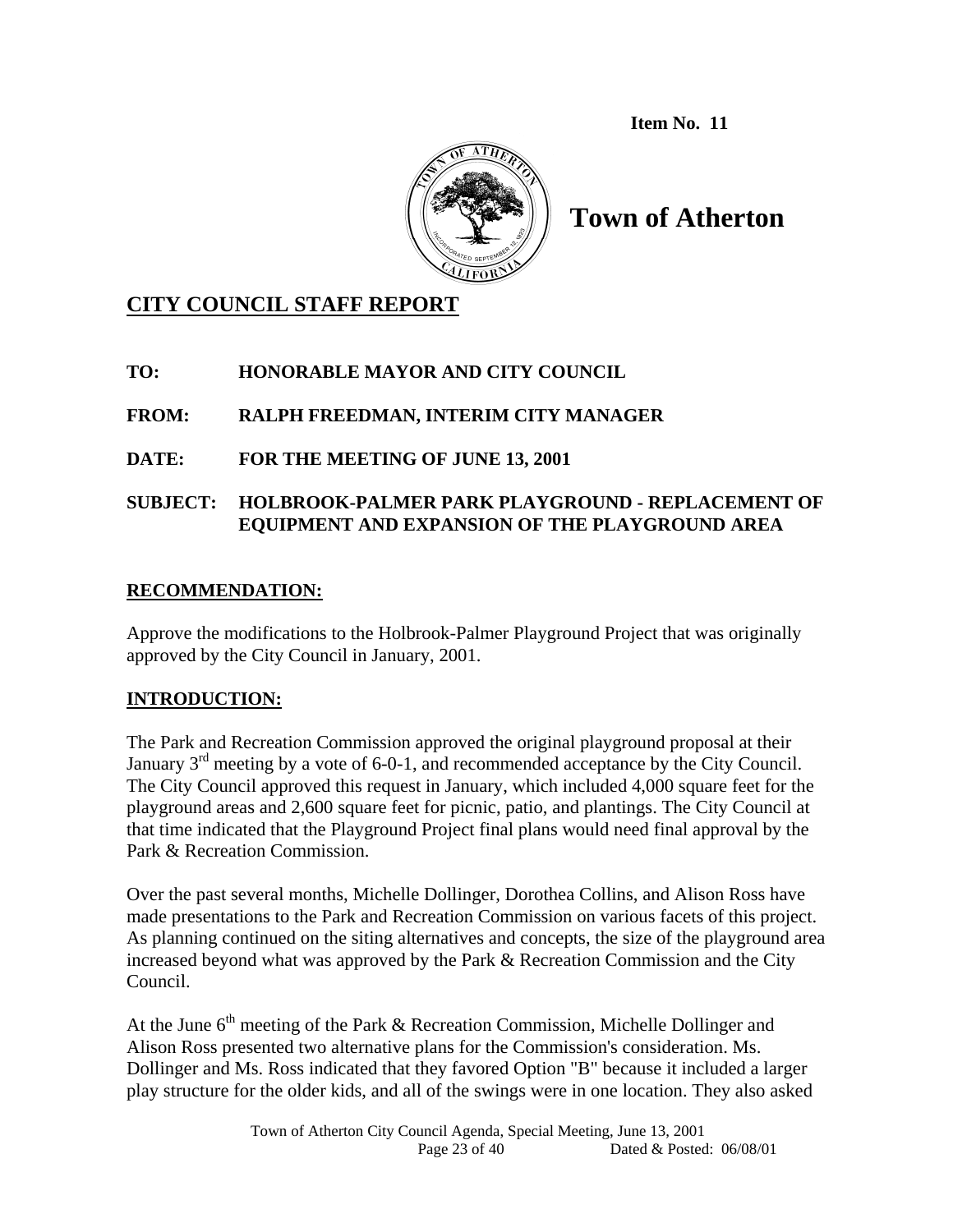the Commission to allow for the Sand and Water Play Area to be increased to 300 square feet, and for four (4) shade trees. These additional requests would increase the project size to 6,600 square feet.

In May, the Commission had approved a reallocation of the 6,600 square feet to allow 4,400 square feet of playground areas, and 2,200 square feet of picnic, patio, and plantings. At the June  $6<sup>th</sup>$  meeting, the Commission unanimously approved (7-0) Option "B" with approval for the added square footage for the Sand Play Area and the four (4) trees. The final playground area with all of its components, was not to exceed 6,600 square feet. Copies of the modified proposal are attached to this Staff Report.

### **ANALYSIS:**

This project will address the inadequacy of the existing playground as it relates to ADA standards, distance between the pieces of equipment, materials under the equipment, separation of equipment based upon age groupings, state of the art equipment, etc. The increase in the playground space size is due to the fact that the playground equipment will be segregated by age groupings, the need for better spacing between playground equipment for safety reasons, and the allocation of space for picnic and seating areas.

### **FISCAL IMPACT:**

There will be no fiscal impact to the Town because the Playground Committee has raised over \$300,000 to fund the proposed improvements. There will be increased maintenance costs associated with the new playground, but the liability exposure to the Town will be greatly reduced.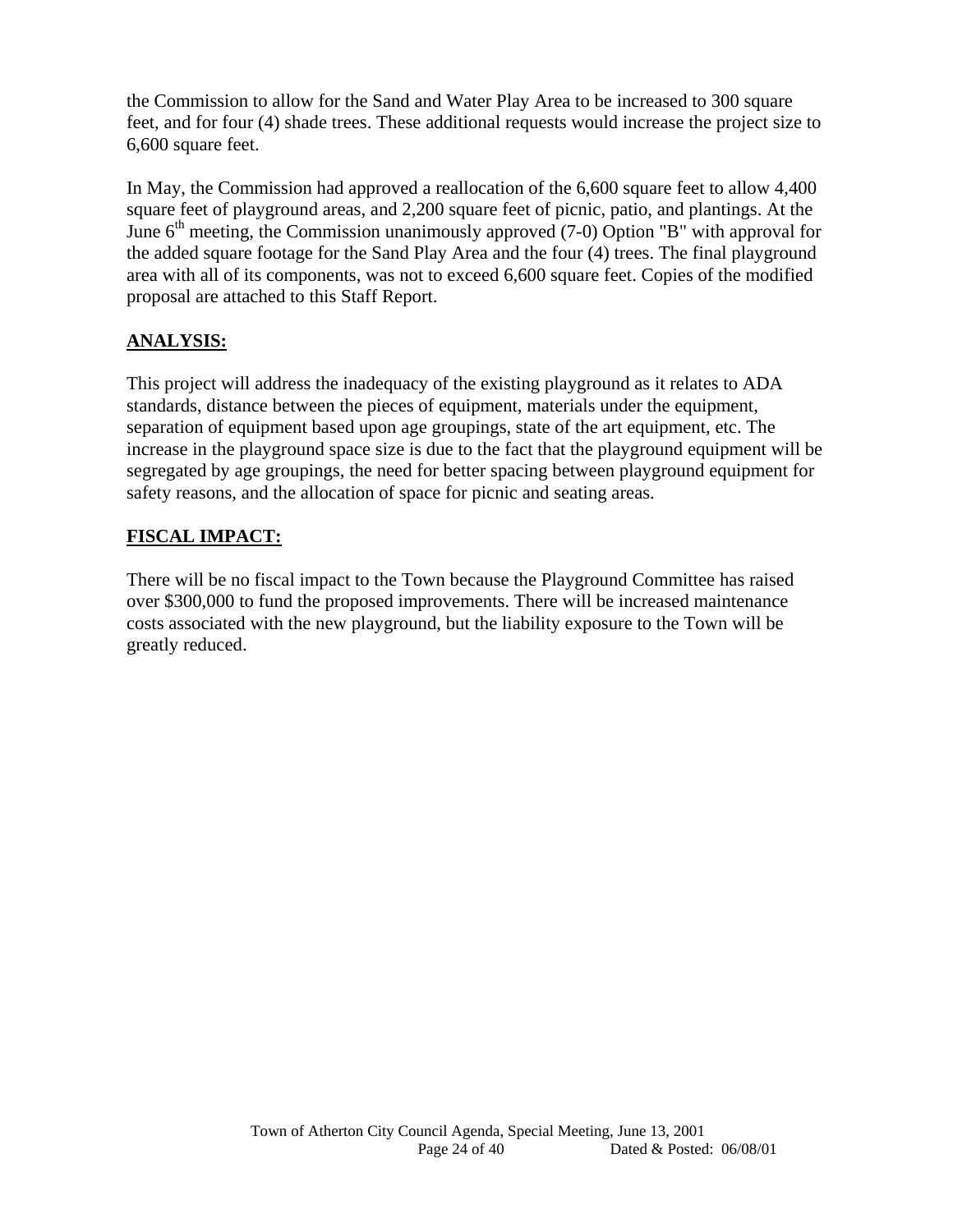

# **Town of Atherton**

### **CITY COUNCIL STAFF REPORT**

### **TO: HONORABLE MAYOR AND CITY COUNCIL**

**FROM: BILL YEOMANS, INTERIM FINANCE DIRECTOR** 

**DATE: FOR THE MEETING OF JUNE 13, 2001** 

#### **SUBJECT: FISCAL YEAR 2000-2001 BUDGET ADJUSTMENTS**

#### **RECOMMENDATION:**

Approve adjustments to the fiscal year 2000-2001 budget.

#### **INTRODUCTION:**

A review of expenditures for the current fiscal year shows certain transactions approved by the City Council have not included corresponding actions to adjust the approved budget. This agenda item tries to identify areas where these budget adjustments are needed in order to align the current year budget and actual figures.

#### **ANALYSIS:**

1. State COPS Grant \$100,000

The Town received \$100,000 from the State. The City Council took action to hire two police officers from these funds.

2. Special Election June 5, 2001 \$15,000

The City Council took action to hold this election.

3. Town Contribution to Colley Reward \$25,000

The City Council committed \$25,000 to this purpose.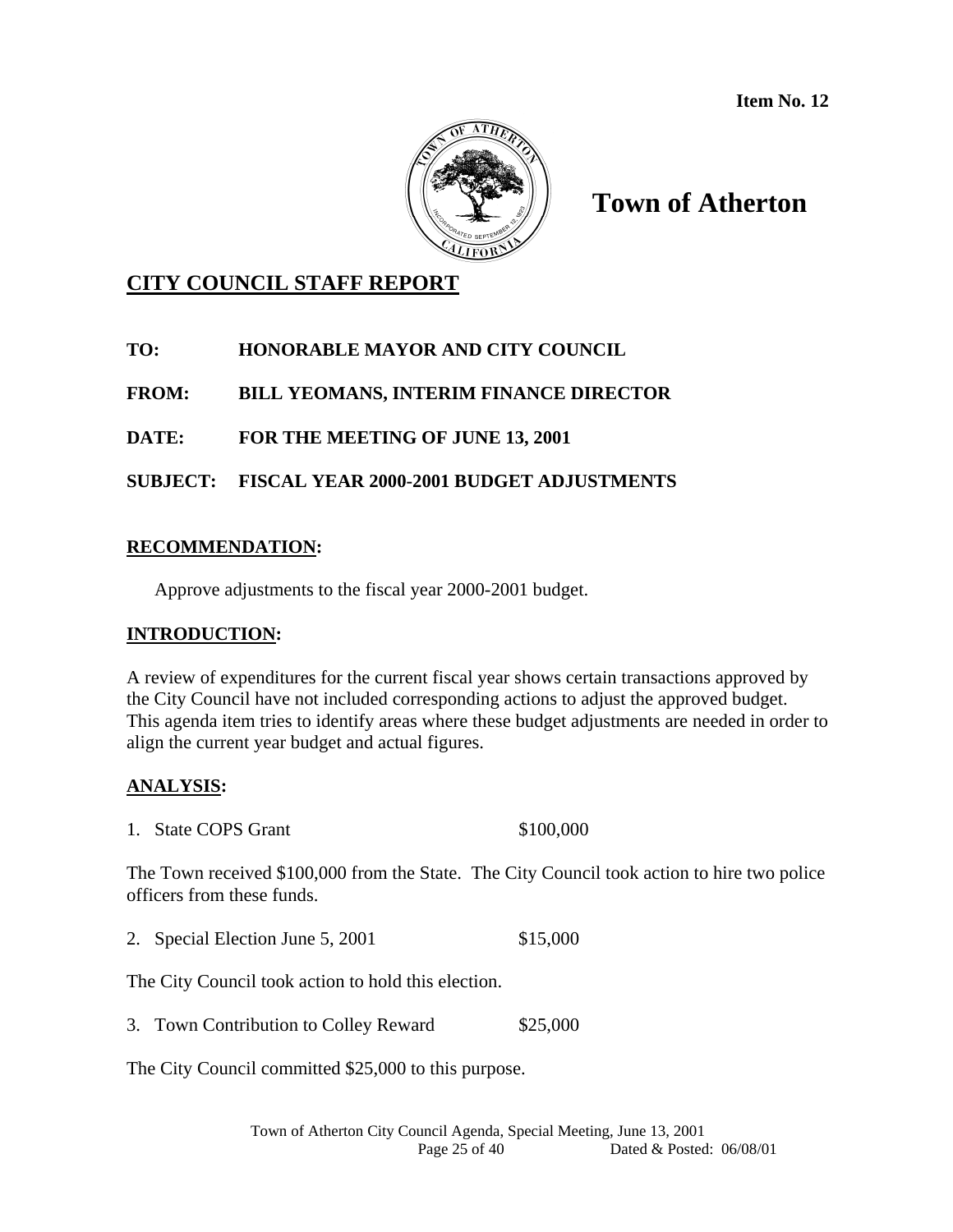| 4. Legal Settlement                                                                                                                                        | \$32,000  |
|------------------------------------------------------------------------------------------------------------------------------------------------------------|-----------|
| The City Council agreed to pay \$33,200 in settlement of a lawsuit.                                                                                        |           |
| 5. Vehicle for Public Works Superintendent                                                                                                                 | \$18,000  |
| This fund is supported by charges to departments of \$143,000 annually. This action would<br>increase the vehicles budget from \$83,600 to \$101,600.      |           |
| 6. Interim City Manager Contract                                                                                                                           | \$15,000  |
| The City Council approved adjustments to the Interim City Manager contract.                                                                                |           |
| 7. City Manager House Repairs                                                                                                                              | \$26,000  |
| This item covers various repairs over the last year per the Interim City Manager contract.                                                                 |           |
| 8. City Manager Recruitment                                                                                                                                | \$4,700   |
| The City Council hired a consultant to assist in the recruitment for the new City Manager.                                                                 |           |
| 9. Walsh Road Bridge                                                                                                                                       | \$145,000 |
| This is the second year of this project, which is entirely reimbursable by the Federal<br><b>Emergency Management Agency (FEMA)</b>                        |           |
| 10. Animal Control Services                                                                                                                                | \$83,000  |
| City Council approved the contract with San Mateo County.                                                                                                  |           |
| 11. Park Playground                                                                                                                                        | \$20,000  |
| Planning for this project is now underway, and funds for this project will be coming from<br>donations by residents.                                       |           |
| 12. Compensation Adjustments                                                                                                                               | \$340,000 |
| The adopted budget contains an item for anticipated compensation adjustments. This action<br>would allocate that budget to separate departmental salaries. |           |
| <b>FISCAL IMPACT:</b>                                                                                                                                      |           |

A list of the impact by fund, account and program is attached. In the General Fund the total increase is \$142,700, which will be taken from contingency.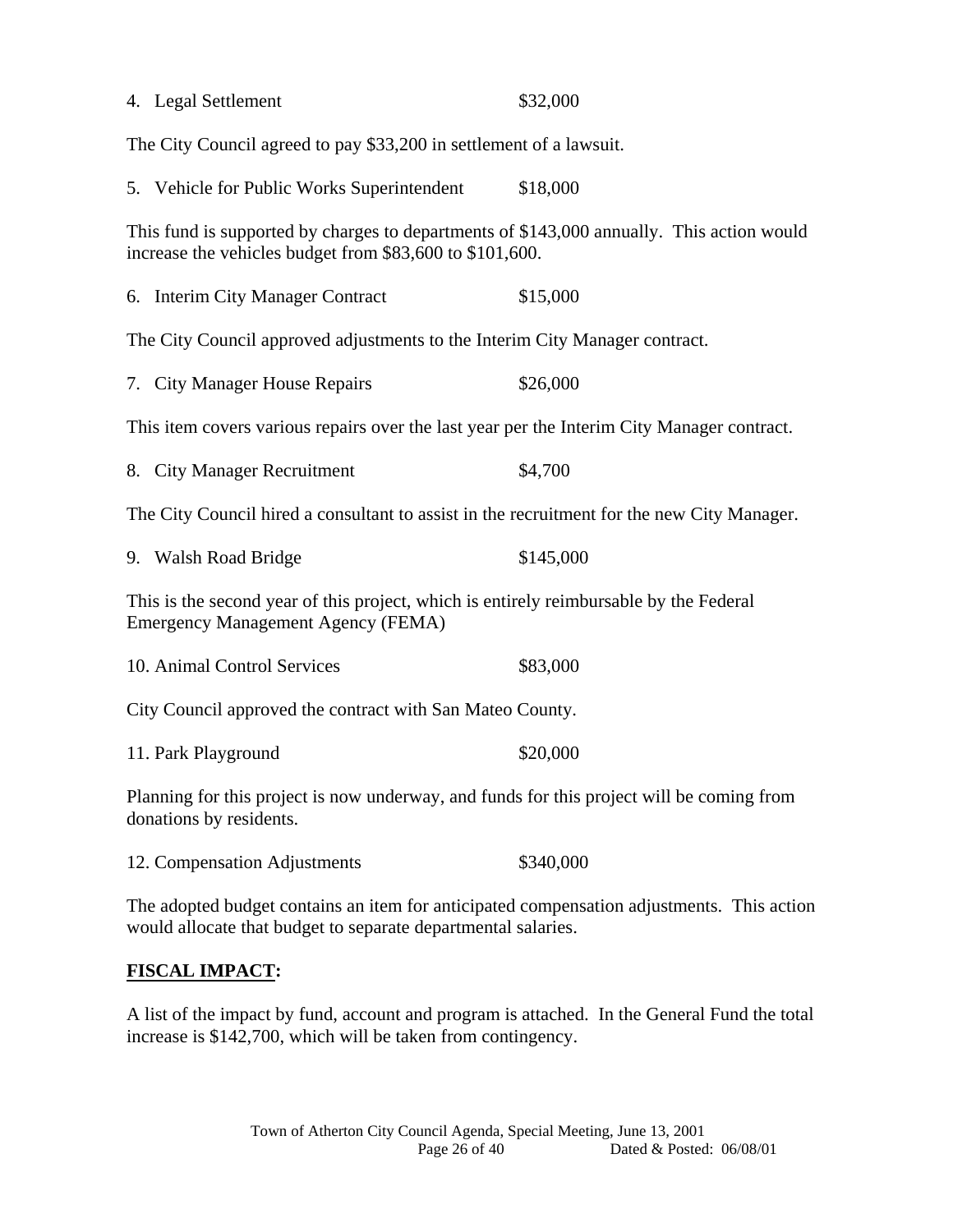Prepared by: Approved by:

/s/Bill Yeomans /s/Ralph Freedman<br>Interim Finance Director 11.1 Interim City Manag

Interim City Manager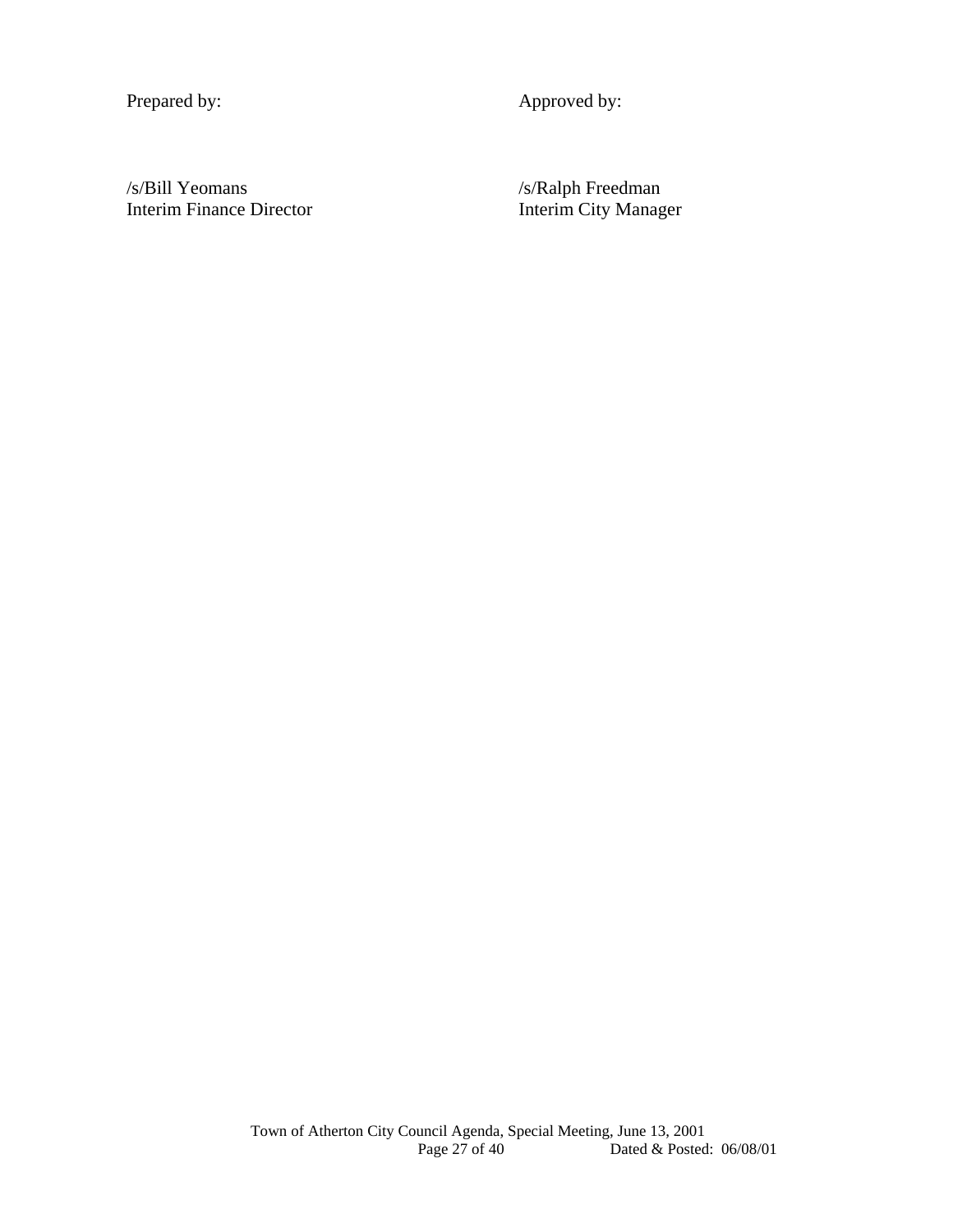### **Fiscal Year 2000-01 Budget Increases**

| Police Grant-                  |                                    | 209-40-3001-141                    |       | \$<br>100,000 |
|--------------------------------|------------------------------------|------------------------------------|-------|---------------|
| <b>State</b>                   |                                    |                                    |       |               |
| <b>CM</b> House                |                                    | 401-00-3122-403                    |       | 26,000        |
| Election                       |                                    | 101-12-3351-122                    |       | 15,000        |
|                                | Truck for PW Superintendent        | 610-18-3512-184                    |       | 18,000        |
| Park Playground Project        |                                    | 404-00-3165-515                    |       | 20,000        |
|                                | City Share of Colley Reward        | transfer from fund 101 to 727      |       | 25,000        |
| Settlement                     |                                    | 612-18-3322-183                    |       | 32,000        |
| <b>Animal Control Services</b> |                                    | 101-40-3165-140                    |       | 83,000        |
| <b>CM Contract Adjustment</b>  |                                    | 101-12-3001-121                    |       | 15,000        |
| CM                             |                                    | 101-11-3615-000                    |       | 4,700         |
| Recruitment                    |                                    |                                    |       |               |
| Walsh Road                     |                                    | 203-00-3165-231                    |       | 145,000       |
| <b>Bridge</b>                  |                                    |                                    |       |               |
|                                |                                    |                                    | Total | \$<br>483,700 |
|                                | Impact by Fund                     | from Contingency                   | 101   | \$<br>142,700 |
|                                |                                    | from Grant                         | 209   | 100,000       |
|                                |                                    | from Vehicle Fund                  | 610   | 18,000        |
|                                |                                    | from Capital Improvements          | 401   | 26,000        |
|                                |                                    | from Playground Donations          | 404   | 20,000        |
|                                |                                    | from Insurance Fund                | 612   | 32,000        |
|                                |                                    | from FEMA                          | 203   | 145,000       |
|                                |                                    |                                    | Total | \$<br>483,700 |
|                                |                                    |                                    |       |               |
| <b>Adjustment</b>              | <b>Allocation of Compensation</b>  |                                    |       |               |
| Police                         | Administration                     | 101-40-3001-140                    |       | \$<br>23,207  |
|                                | Patrol                             | 101-40-3001-141                    |       | 127,793       |
|                                | Dispatch                           | 101-40-3001-143                    |       | 26,288        |
|                                | Investigations                     | 101-40-3001-142                    |       | 9,091         |
|                                | <b>City Manager Administration</b> | 101-12-3001-121                    |       | 9,649         |
|                                | Personnel                          | 101-12-3001-123                    |       | 5,376         |
|                                | <b>City Clerk</b>                  | 101-12-3001-122                    |       | 6,488         |
| Public Works Traffic           |                                    | 101-50-3001-550                    |       | 4,698         |
|                                |                                    |                                    |       | 3,066         |
|                                | Permits                            |                                    |       | 5,519         |
|                                | <b>Capital Projects</b>            | 101-50-3001-551<br>101-50-3001-552 |       |               |

Trees 101-50-3001-553 2,825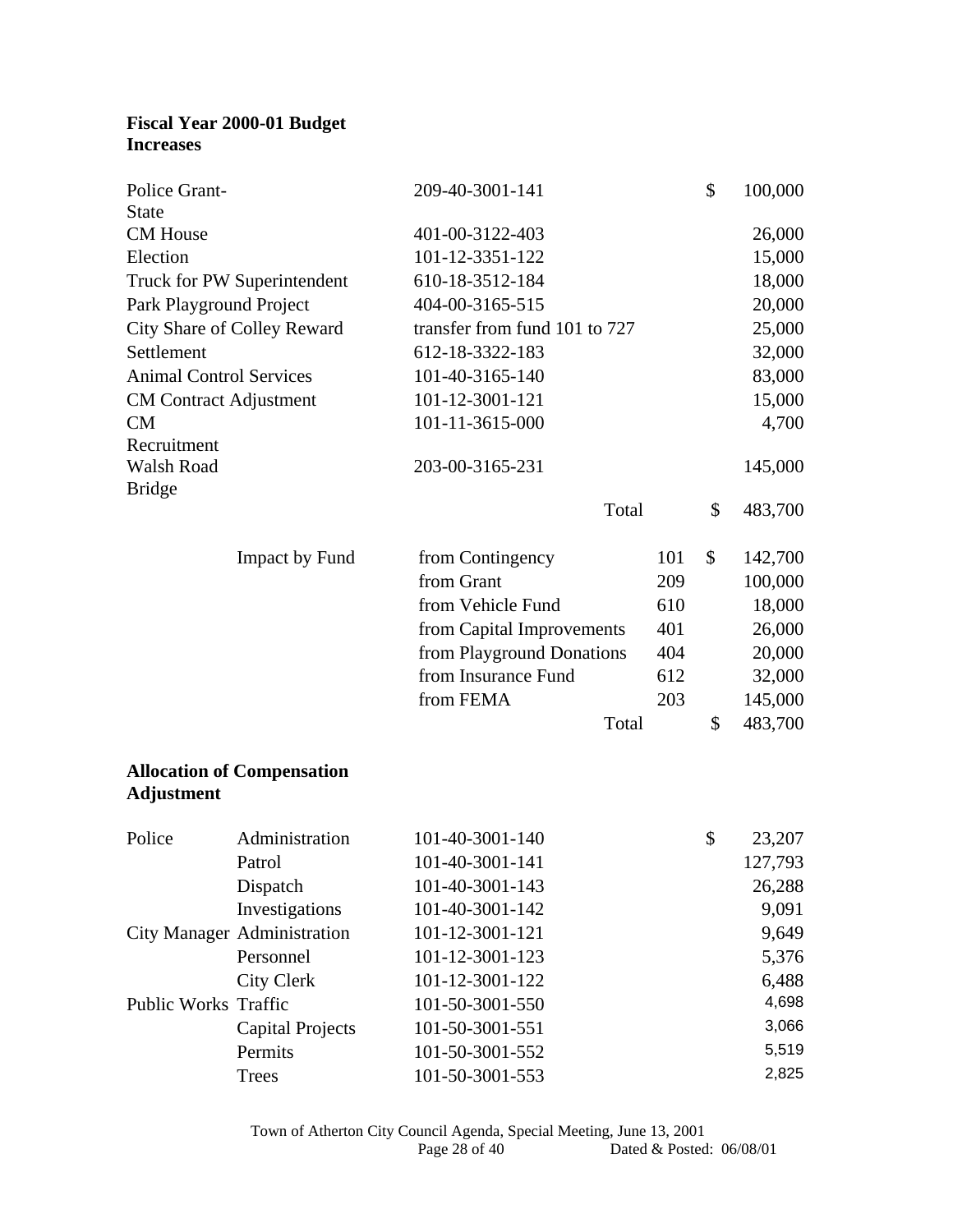|                 | Weeds            | 101-50-3001-554                 | 4,139         |
|-----------------|------------------|---------------------------------|---------------|
|                 | <b>Streets</b>   | 101-50-3001-555                 | 12,067        |
|                 | Drains           | 101-50-3001-556                 | 6,525         |
|                 | Parks            | 101-50-3001-557                 | 13,726        |
|                 | Parks Programs   | 101-50-3001-558                 | 12,997        |
|                 | <b>Buildings</b> | 101-50-3001-559                 | 2,825         |
| <b>Building</b> | <b>Building</b>  | 101-25-3001-125                 | 32,989        |
|                 | Planning         | 101-25-3001-126                 |               |
|                 |                  |                                 | 2,121         |
| Finance         | Finance          | 101-18-3001-181                 |               |
|                 |                  |                                 | 28,611        |
|                 | Total            | from Compensation<br>Adjustment | \$<br>340,000 |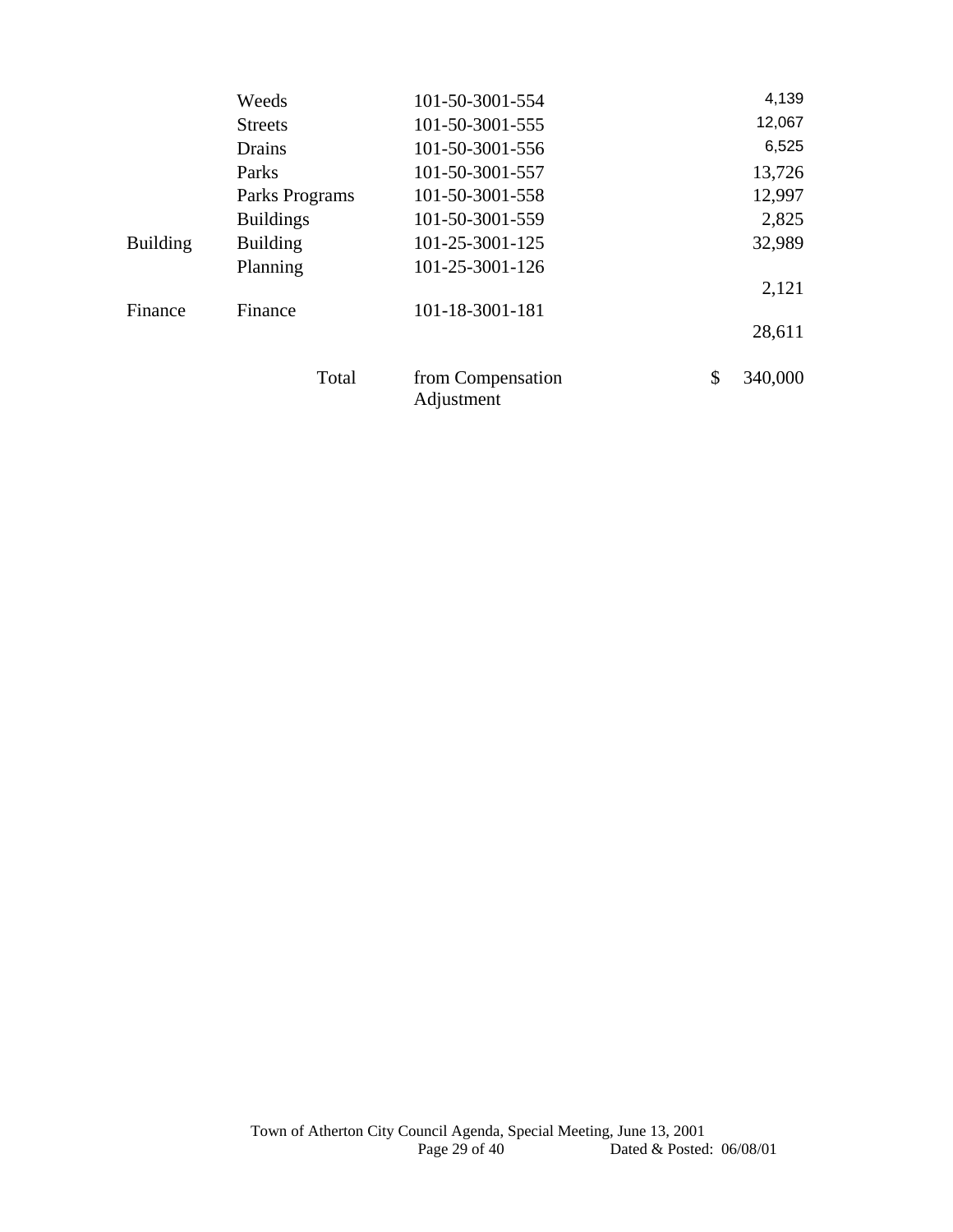**Item No13** 



Town of Atherton

## **CITY COUNCIL STAFF REPORT**

#### **TO: HONORABLE MAYOR AND CITY COUNCIL INTERIM CITY MANAGER, RALPH FREEDMAN**

**FROM: CLIFF TEMPS, PUBLIC WORKS DIRECTOR** 

**DATE: FOR THE MEETING OF JUNE 13, 2001** 

### **SUBJECT: AUTHORIZATION OF VALPARAISO CORRIDOR STUDY TO BE CONDUCTED JOINTLY WITH CITY OF MENLO PARK**

### **RECOMMENDATION**

Approve the scope of work for the Valparaiso Corridor Study, authorize staff to work with Menlo Park Staff to select a consultant to perform the Study, and authorize the expenditure of up to \$35,000 toward the consultant contract for the Study. The authorizations will be contingent upon the City of Menlo Park's timely concurrent approval of same.

### **INTRODUCTION**

As the result of the Town of Atherton's approval of a new driveway on the Sacred Heart property connecting to Valparaiso Avenue opposite Arbor Drive. Menlo Park Officials received considerable negative feedback from citizens on Arbor Drive. Atherton Staff proposed to Menlo Park Staff the possibility of looking globally at the Valparaiso Corridor, rather than continue to look at projects on Valparaiso individually. The proposal is for both communities to jointly conduct a Corridor Study. The Study is viewed as a means of addressing traffic and development issues affecting this boundary area between the two communities. Menlo Park and Atherton Staffs have worked together to develop the attached work scope for such a joint Study.

### **ANALYSIS**

Subsequent to discussions concerning the Sacred Heart driveway, Sacred Heart has circulated a draft institutional master plan that considers, among other items, the possibility of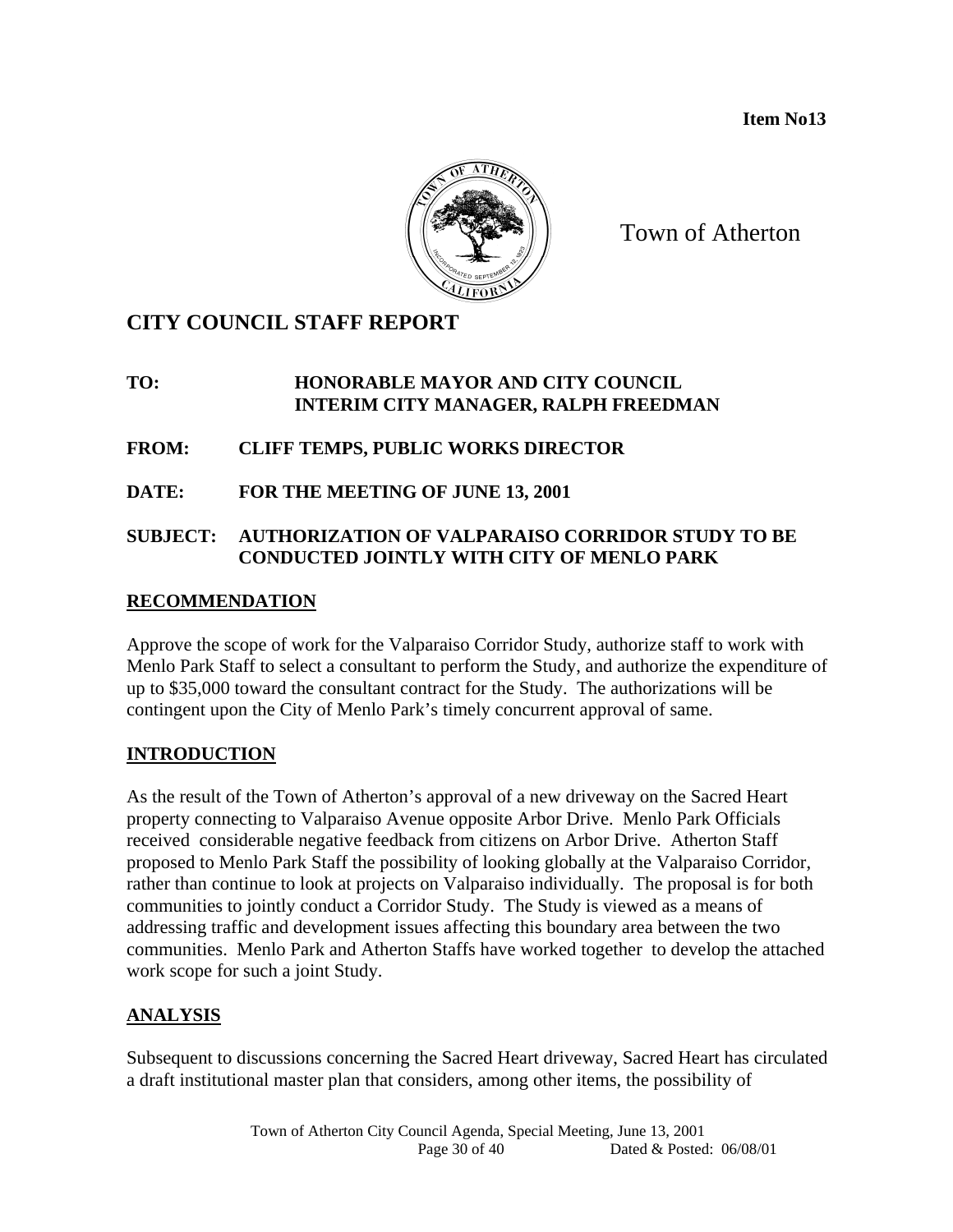increasing enrollment at the high school from the current 965 to about 1250 students, construction of a 650 seat performing arts facility and construction of a running track, stadium seating and field house facility at the football field. Also, Menlo College and Menlo School are becoming entirely separate corporate entities, an event which presages revision of facilities within those campuses. Menlo College is also understood to be likely to seek increased enrollment. Menlo Park Staff has indicated a willingness to consider installing a traffic signal at the University-Valparaiso intersection, if found warranted in an impartial study, and has expressed hope that Atherton will be willing to consider alternatives to the already approved Sacred Heart driveway to Valparaiso at Arbor, provided that the alternatives afford at least as much traffic relief to Emilie Avenue as the already approved driveway. The Scope of Study work also includes consideration of traffic calming and congestion relief measures that could improve conditions on Valparaiso and the impacts of such measures on local streets that might become alternative routes.

Sacred Heart has proceeded with having its engineer prepare plans for the driveway connection to Valparaiso, opposite Arbor, and would be in a position to build the driveway this summer. The school has temporarily put starting work on hold, until they learn if the Atherton City Council accepts or rejects participating in the Study.

### **FINANCIAL IMPACT**

Menlo Park Staff estimates that the Study Scope can be completed for a price on the order of \$70,000. Informal discussion with some of the schools in the corridor suggests a willingness on their part to financially participate in the Study. Any contribution from schools in Atherton would reduce Atherton's contribution. Hence, Atherton's maximum financial participation in the Study is not expected to exceed \$35,000 and may be less.

#### **CONCLUSION**

The proposed Study would be a positive step in resolving Valparaiso-related frictions between Atherton and Menlo Park and would assist both public agencies and the schools in assessing impacts and identifying possible mitigations relating to future school expansions. If both cities and the schools are inclined to take a coordinated look at corridor wide traffic relief possibilities, this would be an opportune time to do so.

Respectfully submitted: Reviewed/Approved

*/s/Cliff Temps /s/Ralph Freedman*  Public Works Director **Interim City Manager** 

#### **ATTACHMENTS**

Valparaiso Corridor Study Scope of Work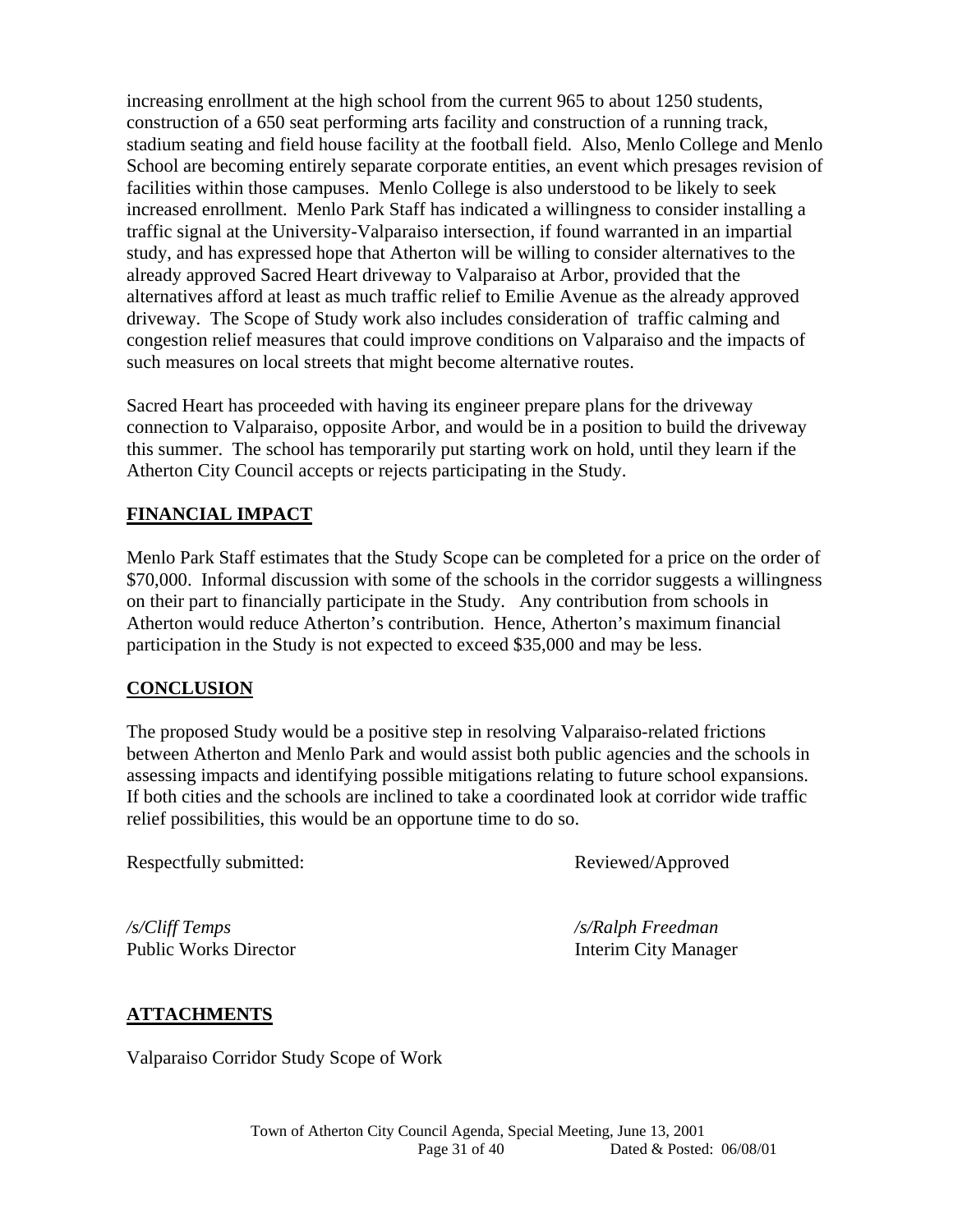#### **Valparaiso Corridor Study**

The work scope Valparaiso Corridor study is a joint effort by the Town of Atherton and the City of Menlo Park to resolve traffic circulation issues that affect both communities. The study focuses on Valparaiso Avenue, which forms the border between the two jurisdictions, but also includes intersecting streets, generally in the area between Park Avenue in Atherton and Santa Cruz Avenue in Menlo Park. Among the concerns are brief concentrations of traffic and consequent congestion at the assembly and dismissal times of the five schools in the corridor, perception of increasing thru traffic use in the corridor, concerns for bicyclist and pedestrian safety, concerns about traffic speed, concerns about difficulty in exiting residential driveways at busy times, and concerns about traffic impacts on the quality of the residential environment.

#### **Conduct Traffic Counts, Traffic Speed Surveys and Intersection Turning Counts**

The City of Menlo Park has initiated counts and speed studies. Supplement data collected by the City as necessary including am and pm data. At key locations impacted by school traffic, pm counts should be taken at dismissal hour rather than pm commute period. Among the analysis to be conducted, to the extent practical from available before-and-after traffic counts, consider whether trial implementation of San Mateo County's Alameda de las Pulgas Streetscape Plan has diverted significant amounts of daily or peak period traffic to Valparaiso Avenue or to local streets in the Valparaiso corridor.

#### **Evaluate Schools' Contributions To Corridor Traffic Needs**

Obtain enrollments, times of operations, student, faculty and staff residence distributions, transportation modal data, institutional plans, access/circulation/parking and other transportation needs and characteristics of current traffic management and TDM efforts for Sacred Heart, St. Josephs, Menlo College, Menlo School, and St. Raymonds. Observe operational characteristics of traffic during assembly and dismissal periods.

#### **Identify and Evaluate Access/Circulation Improvement Alternatives For Each School**

Observe operations and suggest physical and operational improvements (including conceptual engineering sketches) for each school's access/egress points to bounding public streets. Consider future development plans of the schools and general future traffic growth (see note below re available traffic forecast) in developing recommendations. Considering internal circulation alternatives for the school campuses is **not** included in the work scope except in the case of the Sacred Heart campus, although the Consultant would be expected to consider the external consequences of internal circulation or parking revisions the schools themselves may currently propose. For the Sacred Heart campus, evaluate whether there are feasible alternative circulation arrangements that could provide traffic relief to Emilie Avenue at least equivalent to that offered by the approved driveway from the Montessori School to Valparaiso at Arbor and that are acceptable to the school and Menlo Park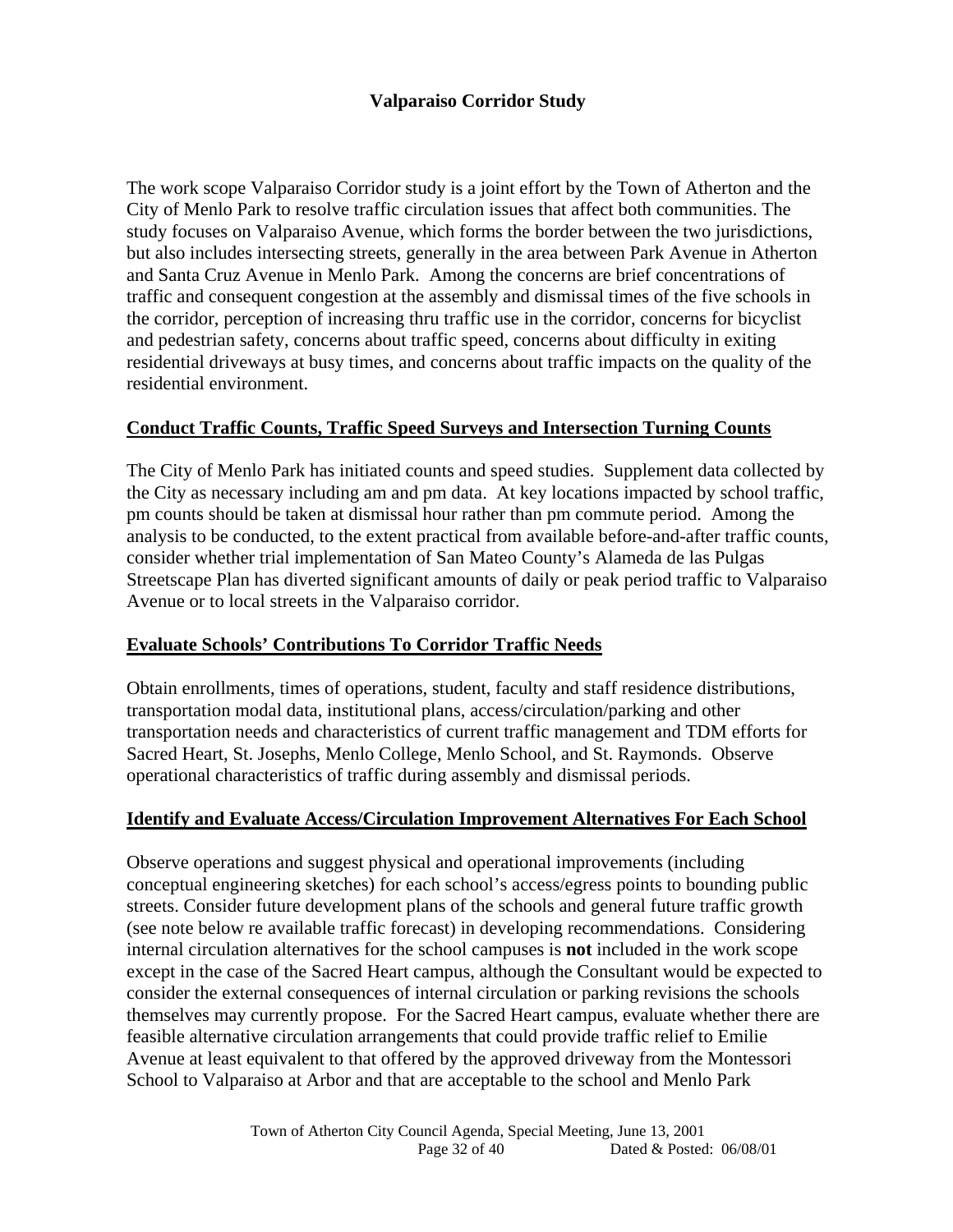neighbors. Determine whether the schools are individually taken appropriate TDM actions and whether there are joint TDM approaches that could have synergistic effects.

#### Evaluate Traffic Safety Record And Safety Improvement Needs

Review traffic accident records for the corridor. If high accident concentrations or patterns exist, suggest countermeasures. Otherwise, use the accident information as background input to the other analyses undertaken herein. The City of Menlo Park is able to provide accident data since 1996 in *Intersection Magic* output for purposes of this analysis. The Town of Atherton is able to provide accident data in **SWITRS** format.

#### **Evaluate Intersection Operations**

Evaluate intersection LOS using TRAFFIX-based 1997 Highway Capacity Manual procedures. Add professional observation of operational problem causes and recommendations for remedies.

### **Evaluate Signal Warrants at University – Valparaiso Intersection**

Conduct a signal warrant study for this location. Include consideration of school dismissal periods as well as commute peak hours.

### **Evaluate Traffic Calming Needs and Alternatives –Local Streets**

This evaluation would focus on local streets north and south of Valparaiso that may be impacted by school access/egress traffic or traffic avoiding congestion points along Valparaiso. The emphasis would be on measures that engender responsible driving behavior and may possibly discourage unnecessary through traffic rather than on devices that positively divert traffic. Also consider whether there is justification for and practical possibility of providing some measure of traffic calming on Valparaiso, recognizing that this street is classified an arterial in Atherton and a collector in Menlo Park.

#### **Evaluate Valparaiso-El Camino Intersection**

The concern here is that, with the long signal cycle at El Camino and the prevailing traffic levels on Valparaiso, traffic queues build past the intersection with Victoria Drive. The queues make it difficult to get in and out of Victoria. In addition, there is a somewhat transition of the eastbound bike lane from a curbside positioning to a positioning between the right turn and through lanes. This transitioning takes place within the segment where traffic commonly queues during peaks. Some members of the public perceive the transitioning alignment as awkward although the more significant concern may be traffic that uses the bike lane to bypass the queue of through and left turn vehicles to access the right turn lane. Some of the public also perceive left turns into and out of a video store driveway as a cause of congestion, although this may be a case of blaming the congestion caused by fundamental capacity deficiency on an incidental nuisance factor.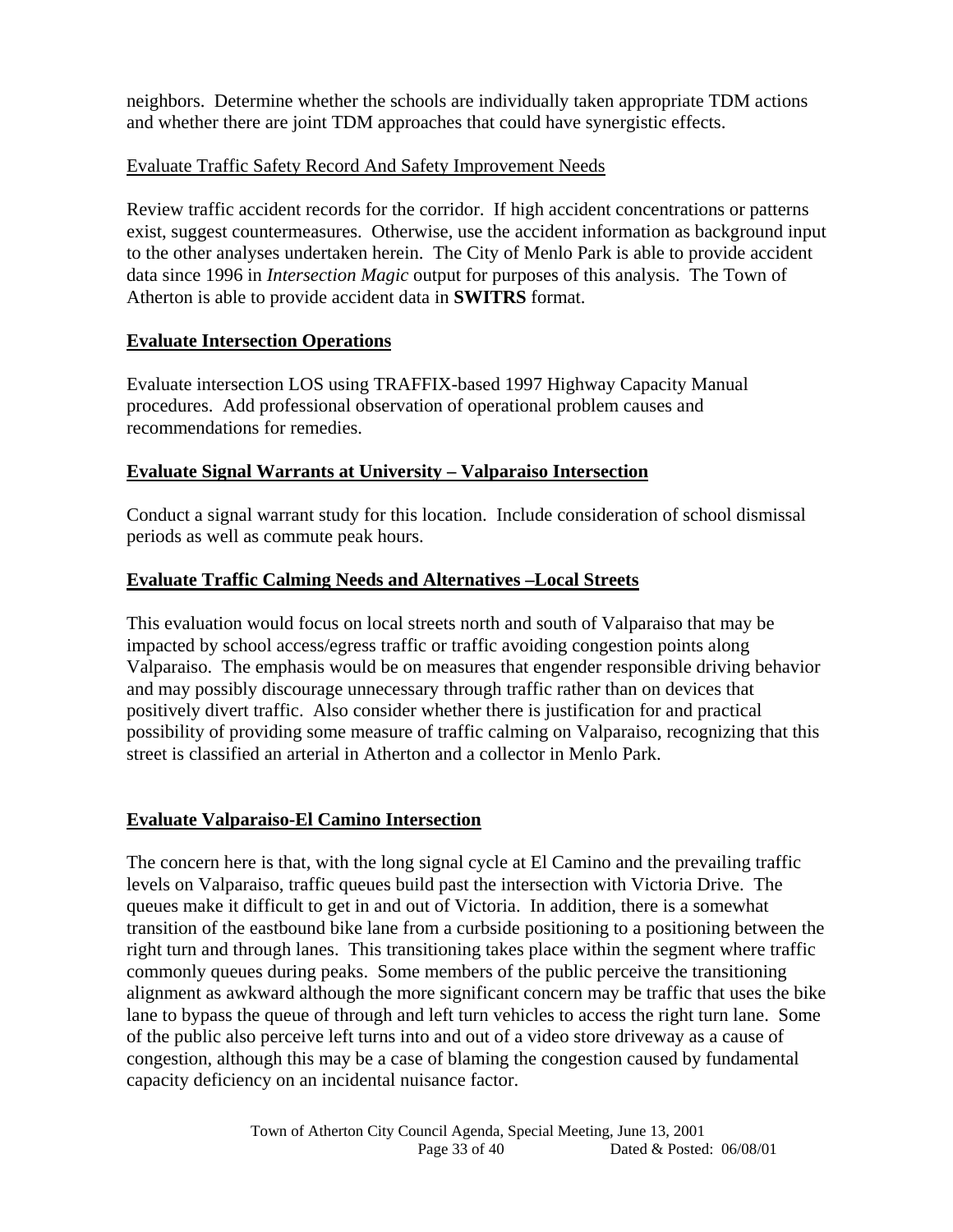The City of Menlo Park and Caltrans are jointly undertaking a study of *adaptive signal control* along El Camino Real including its intersection with Valparaiso. That study will determine if signal timing changes that would reduce the congestion and queues on Valparaiso are feasible. The task for the corridor study is to determine if there are possible changed lane alignments or related operational matters that would produce less operational conflicts.

### **Consider Future Traffic Forecasts**

Menlo Park has a current TRANPLAN forecast that considers development of its General Plan to year 2020. Consider the implications of future traffic as forecast by the City on all of the foregoing.

### **Participant Input, Public Input and Study Presentations**

- Meet individually or in small groups with public officials in both jurisdictions, officials of the five schools and neighborhood leaders from both communities to gain initial input and concerns.
- Conduct a public meeting noticed in both communities as a general forum for initial public input. Consultant participants at this meeting should include a skilled meeting facilitator.
- Meet with officials of the Menlo Fire Protection District to invite initial input to the planning and again to obtain comment on preliminary findings and recommendations.
- Present preliminary findings and recommendations at a joint meeting which will be noticed as a public hearing of the Atherton Council Transportation Committee and the Menlo Park Transportation Commission, to give the public and the Commission the opportunity to comment on and influence study results. The Committee/Commission will take responsibility for facilitation of this meeting. Present final findings and recommendations to a joint session of the two Councils.
- Individual neighborhood traffic calming proposals may require focused meetings. The scope and extent of these meetings will be specified as the location and nature of proposed calming programs becomes evident.

### **Report**

Prepare final report summarizing analyses and recommendations.

### **Conduct Through Traffic Surveys**

The Cities have considered the possibility of conducting license plate matching surveys to identify through traffic in the Valparaiso corridor for the am, pm and school dismissal peaks.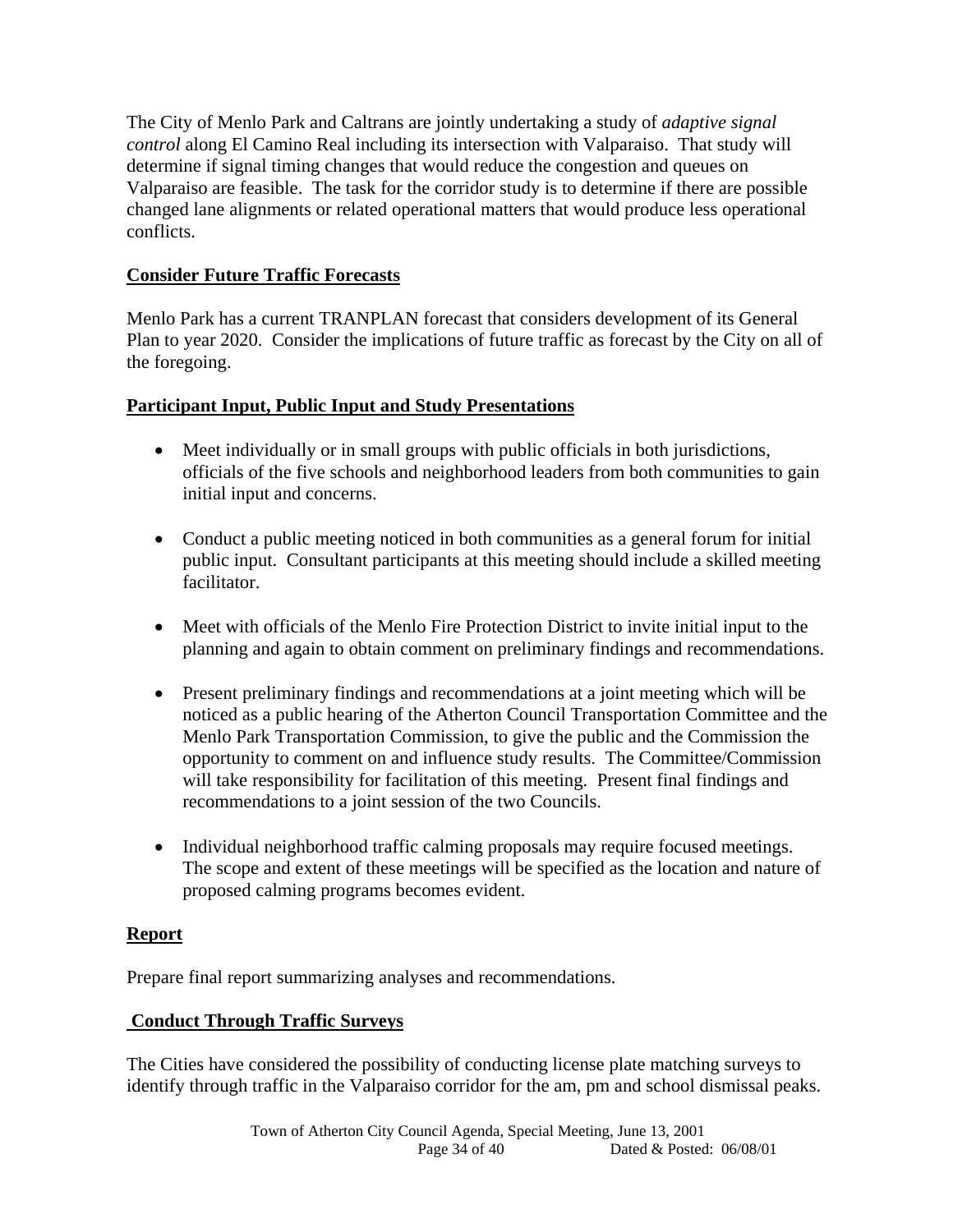However, the number of stations that would have to be observed makes it seem impractical to survey the full range of movement patterns through the corridor. On a more limited survey of through trips between Alameda de las Pulgas and El Camino Real, the possibility of counting as through trips those vehicles that stop to pick-up or drop-off students at one of the schools in the corridor makes the value of data collected by such a survey questionable. That is true unless data for license plate matches qualify as representing through trips can be compiled by quite brief "time windows" that are short enough to distinguish between vehicles traveling through at commonplace driving times between the survey stations versus those that take a moment or two more to pause and pick-up or drop-off a student at one of the schools.

The consultant is requested to consider whether there is a practical approach to collecting through traffic data and, if convinced that is the case, to propose a through traffic survey as an optional task.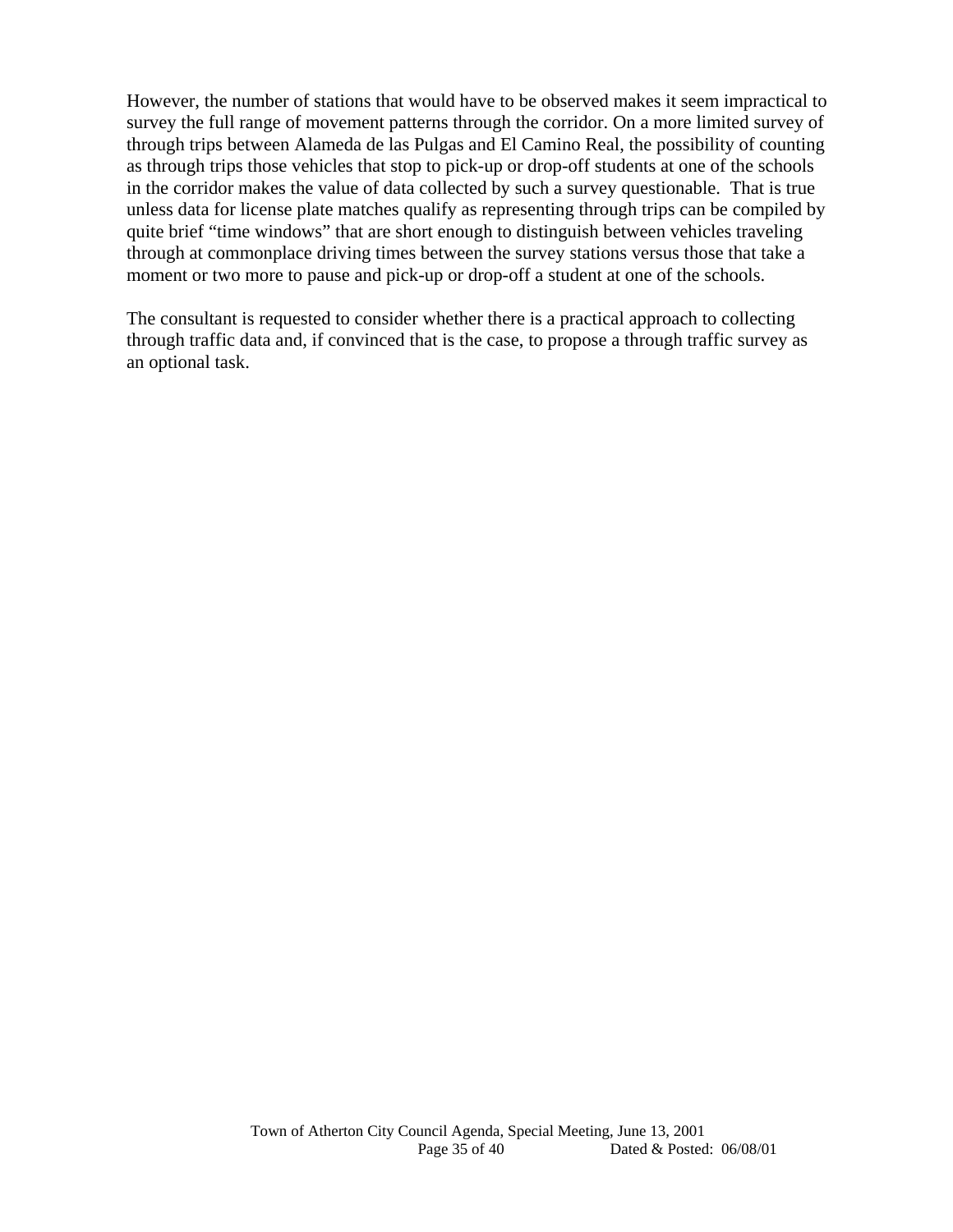

# **Town of Atherton**

### **CITY COUNCIL STAFF REPORT**

### **TO: HONORABLE MAYOR AND CITY COUNCIL**

#### **FROM: RALPH FREEDMAN, INTERIM CITY MANAGER**

### **DATE: FOR THE MEETING OF JUNE 13, 2001**

#### **SUBJECT: CONSIDER MODIFICATION TO ALARM FEES FOR FISCAL YEAR 2001-02**

#### **RECOMMENDATION:**

Consider the modification of the Alarm Fee per the alternatives presented below, or retain the fee structure in its current form.

#### **INTRODUCTION:**

At the City Council meeting of May  $16<sup>th</sup>$ , I presented an overview of the number of false alarms received, charged, and cancelled over the past five years. I also presented three alternatives to the present alarm fee system: (1) charge for all false alarms; (2) the "Hillsborough Model"; and (3) a blended system. As requested, provided here is more detailed information regarding the number of false alarm calls received per residence.

#### **ANALYSIS:**

Due to the limitations of the computer system, which captures alarm call information, we are not able to produce a comprehensive report of all alarm calls received. Staff has taken the data, which was available for the Calendar Year 1999, and used it as an example of the range of the number of repetitive false alarm calls received per residence.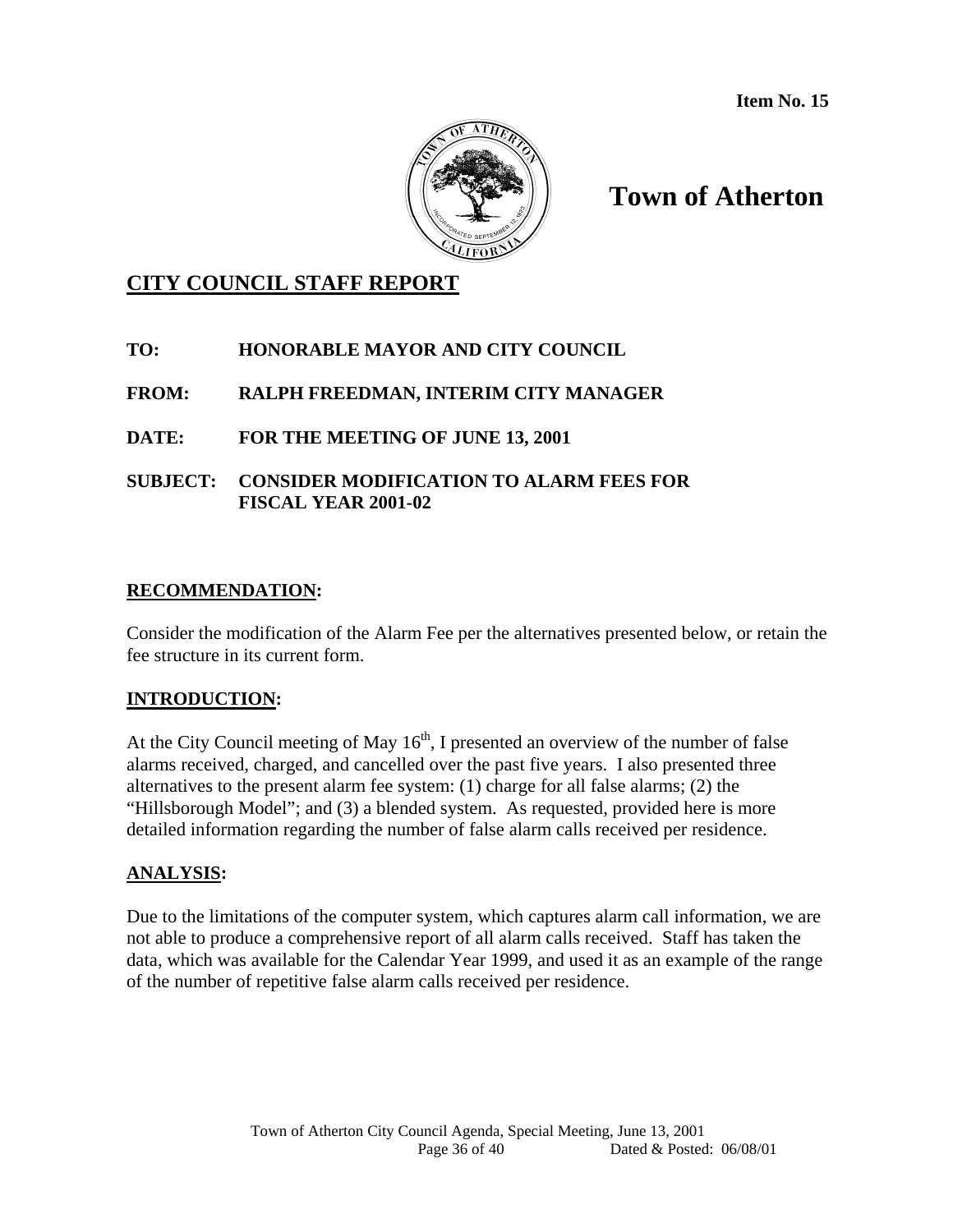| Number of Alarm Calls<br>at the Same Address | Number of Addresses | Percentag<br>e |
|----------------------------------------------|---------------------|----------------|
|                                              | 183                 | 49%            |
|                                              | 96                  | 25%            |
|                                              | 32                  | 8%             |
|                                              | 30                  | 8%             |
|                                              | 17                  | 4%             |
|                                              | 10                  | 3%             |
|                                              |                     | 3%             |

#### 1999 Sample Data of 747 Calls (Out of a total of 2,399 Alarm Calls for 1999)

### Percentage of Multiple Alarm Calls at the Same Address



Using the 1999 sample data of 747 alarm calls, 51% of these were "first time calls" that year, and 49% were second through seventh calls from the same address.

#### *CURRENT SYSTEM*

Under the current system which allows for the first three false alarm calls at no charge, approximately 82% of alarm calls are "free" (adding the first, second, and third calls from the sample data). Thus, the remaining 18% of calls constitute the "fourth-plus" false alarm call, which are billed at \$50 per call. The average number of false alarm calls received for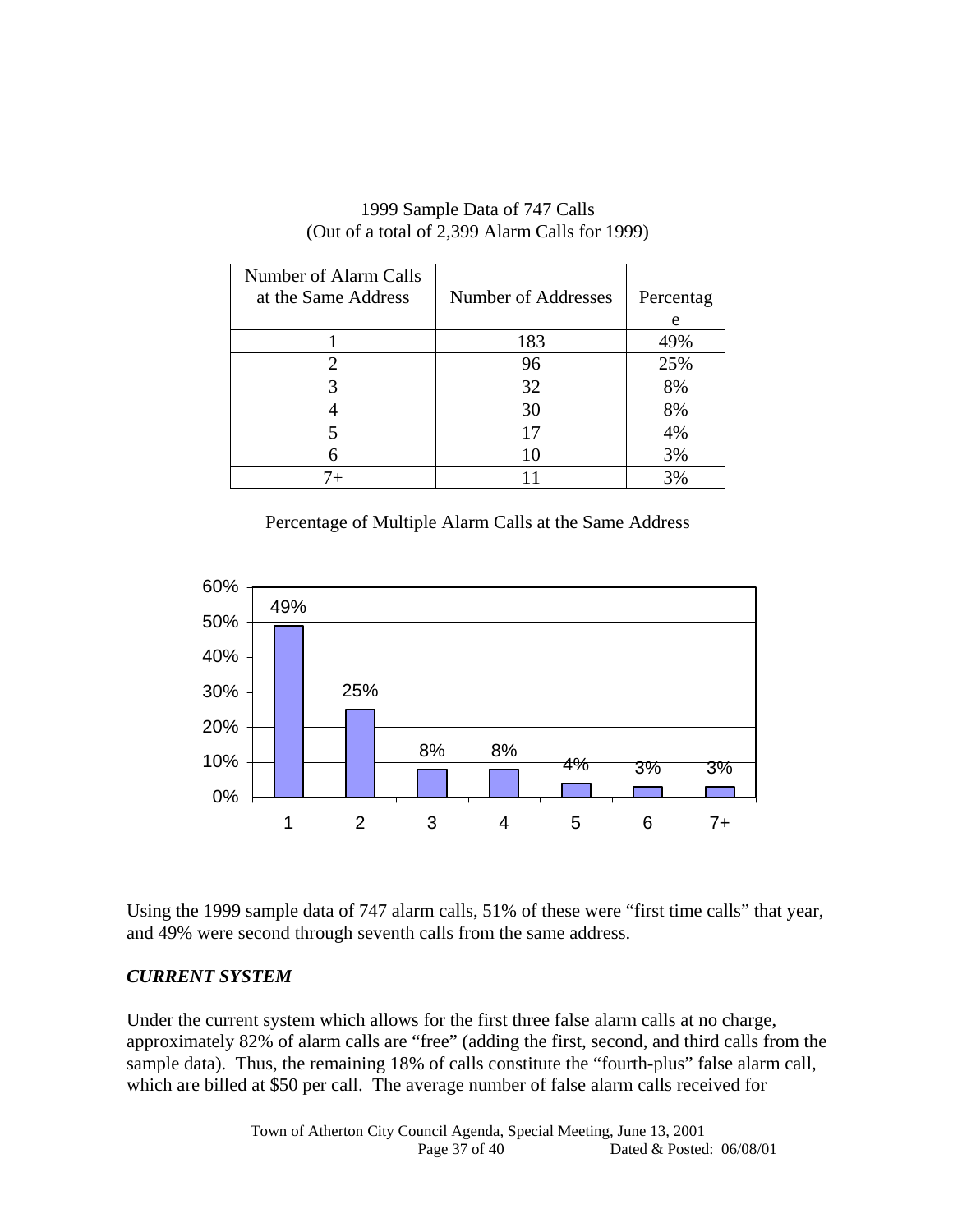calendar years 1997 through 2000 was approximately 2,500 per year. Assuming that approximately 18% of these were "fourth-plus" calls, this amounts to approximately 450 calls per year that represent the fourth, fifth, sixth, seventh, etc., call to the same residence. Charging these 450 calls at \$50 per call would generate \$22,500 per year.

At this time, it is estimated that approximately 700-750 addresses have a direct alarm connection to the Police Department. Each of these property owners is currently charged an annual \$300 alarm assessment. We have projected that the current assessment method will generate approximately \$200,000 in this fiscal year. With the proposed improvements to our monitoring equipment, there is the potential for increasing the number of homes that are directly connected to the Dispatch Center.

### *CHARGE FOR ALL FALSE ALARMS*

Over the past four (4) calendar years, 1997-2000, the Dispatch Center has received an average of 2,500 false alarms per year. Of this number, an average of approximately 655 calls were cancelled prior to the police arriving at the residence. These cancelled calls are considered a false alarm for billing purposes. If you subtract these cancelled calls from the total number of calls, the four year average would be 1845 false alarm calls per year. If the Town were to assess a \$50 charge for each of these calls, the Town would generate \$92,250 each year based upon historical figures. This method charges everyone in Town with a charge based upon their need for police response.

### *"HILLSBOROUGH MODEL"*

Under this model, all homeowners with an alarm system pay a permit fee of \$60 per year. Homeowners get two free false alarms, and then they pay \$100 per false alarm for the next three (3) calls, and \$200 per false alarm thereafter. Utilizing our historical data and our sample data cited above, I estimate the following:

| Permit Fee Revenue (1250 @ \$60/each) | \$75,000  |
|---------------------------------------|-----------|
| False Alarm Revenue (per formula)     | \$59,000  |
| <b>TOTAL</b>                          | \$134,000 |

The cost for false alarms under these numbers is considerably higher than the historical assessments for false alarms in Atherton.

### *BLENDED MODEL*

Under this model, I would propose a permit fee of \$25 to \$50 for all homeowners with an alarm system, and \$50 for all false alarms. Using the data previously presented, I estimate the following:

Permit Fee Revenue (1250 @ \$25 to \$50/each) \$31,250 to \$62,500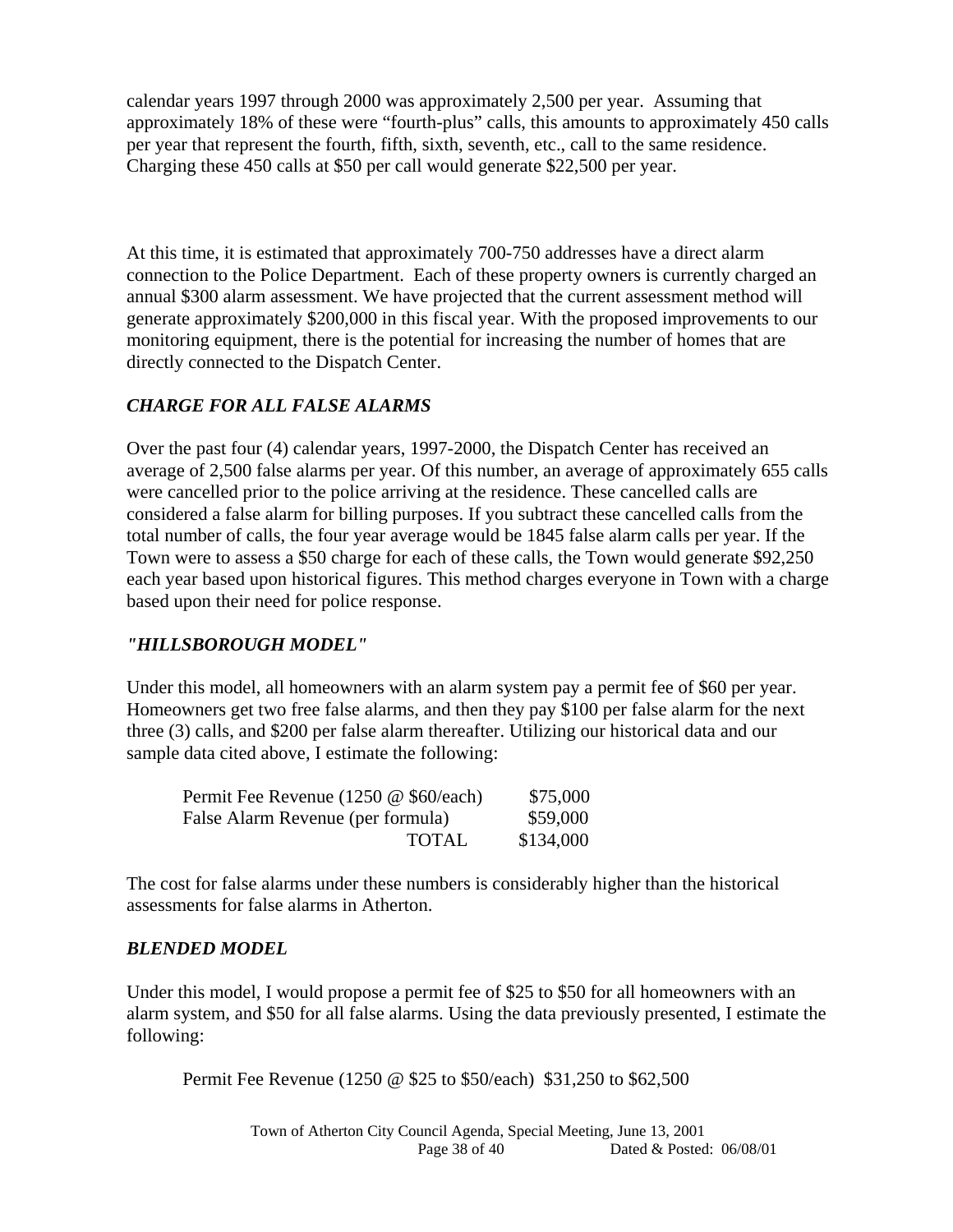False Alarm Revenue (1845 @ \$50/each) \$92,250<br>TOTAL \$123.500

\$123,500 to \$154,750

### **FISCAL IMPACT:**

There are negative financial consequences if the Town modifies the current fee structure for any of the alternatives cited above. There are pros and cons of each alternative, and impacts on the proposed FY 2001/02 Budget if the City Council modifies the current fee structure.